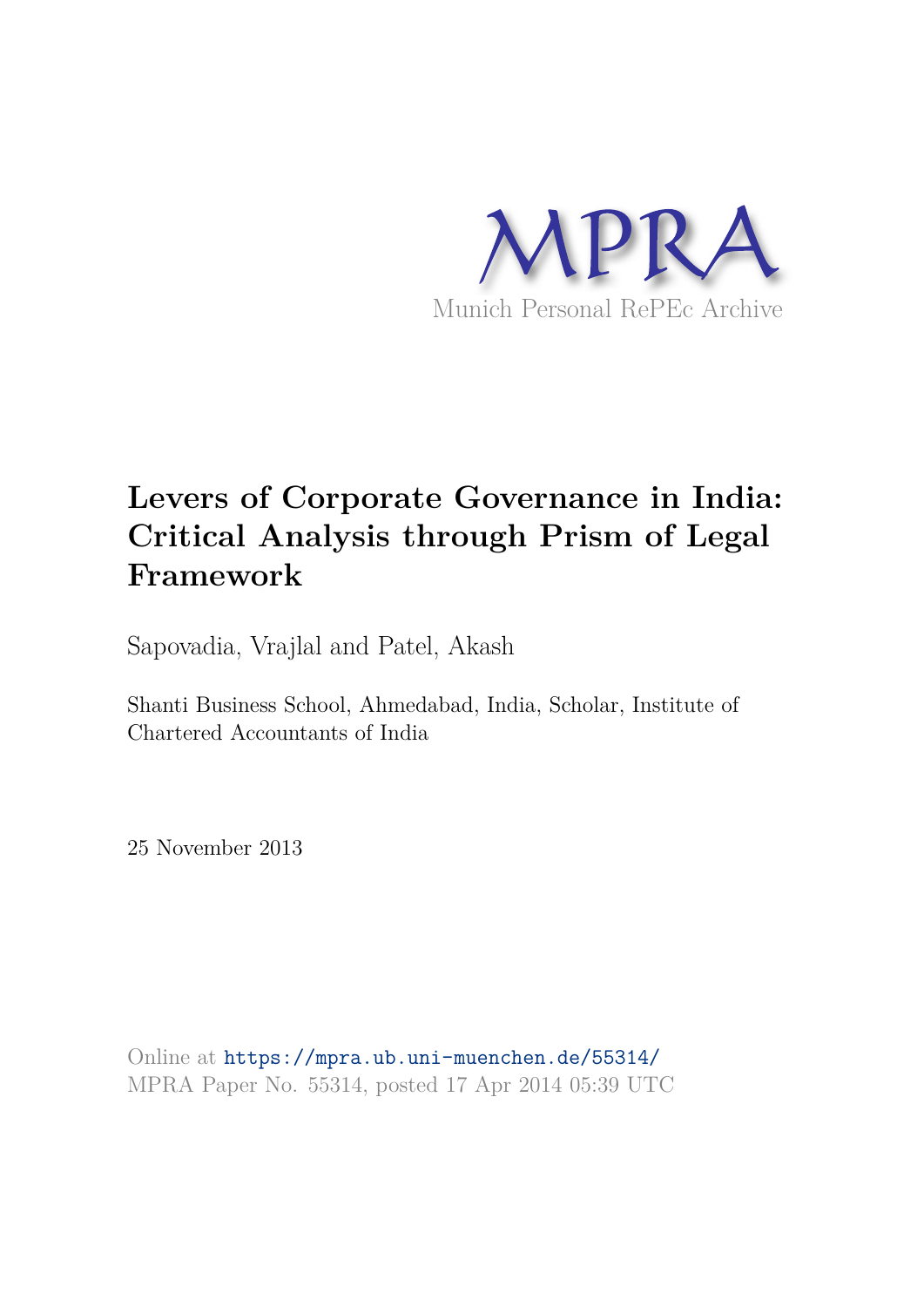## **Levers of Corporate Governance in India: Critical Analysis through Prism of Legal Framework**

Dr. Vrajlal Sapovadia Akash Patel

#### **Prologue:**

Corporate Governance is the relationship between corporate managers, directors and the capital providers, who save and invest their capital to earn money in form of dividend, interest or gain. Shareholders of the company appoint Board of Directors<sup>1</sup> to fulfill their objectives aligned with the corporate objectives. Board of Directors appoints key managers for implementing corporate strategies. Corporate objectives are attained with the series of actions of the directors  $\&$ managers. Capital & other necessary resources are provided by shareholders and other stakeholders to the company to fulfill the common objectives. It entails responsibility of corporate managers towards investors, society  $\&$  environment that provides valuable resources to the corporation in achieving their objectives. Good corporate governance practices ensure that the board of directors is accountable for the pursuit of corporate objectives to enhance wealth of corporation<sup>2</sup> and that the corporation itself conforms to the law and regulations in form  $\&$  spirit. This paper identifies who are the levers of corporate governance and then investigates the powers of those levers, which influences the quality of corporate governance in corporate India. We critically analyze the effectiveness of Indian legal framework to ensure good corporate governance practices. The actors who can influence the quality of corporate governance are depicted in Chart-1 classified into (i) Internal: including shareholders, independent directors, audit & nomination committee and (ii) External: including auditors, Registrar of Companies, stock exchanges, Security Exchange Board of India and the Competition Commission of India.

### **The Emerging Corporate Scenario in India**

The Corporate form is increasingly emerging as the preferred vehicle for economic and commercial activity, with mobilization of public resources. The number of companies has expanded from about 30,000 in 1956 to nearly a million as on date<sup>3</sup>. Listed companies in 2011-12 at National Stock Exchange & Bombay Stock Exchange were 1646 & 5133 respectively<sup>4</sup>.

 $<sup>1</sup>$  Companies Act, 1956</sup>

<sup>&</sup>lt;sup>2</sup> Sapovadia, Corporate Governance as Tools to Wealth Maximization

<sup>&</sup>lt;sup>3</sup> Ministry of Corporate Affairs, Government of India

<sup>4</sup> Source: SEBI Annual Report 2011-12 & NSE, BSE Report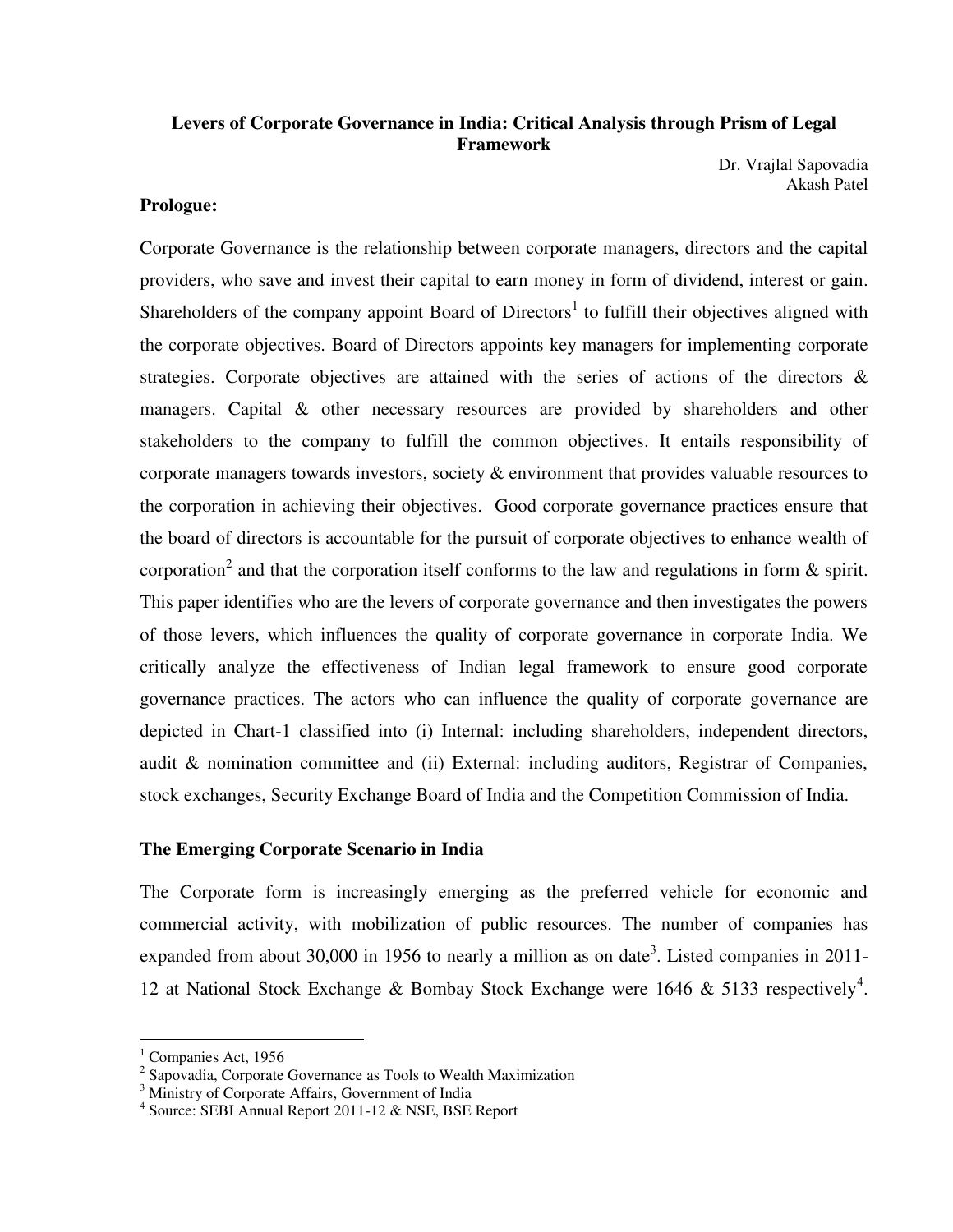This cast responsibility on the government and to help sustain this growth by enabling a legal framework that enable the Indian corporate sector to operate in an environment of the best international practices in a globally competitive manner, while fostering a positive environment for investment and growth.



Good corporate governance ensures that the business environment is fair and transparent and that companies can be held accountable for their actions. Good corporate governance also provides better access to capital and it aids national growth<sup>5</sup>. Corporate managers are expected to act ethically within the boundary of acceptable rules and provisions of law. Deviation in activity of a corporate than expected corporate governance practices may or may not have any financial implication, but adherence to the rules is extremely important. Corporate governance works on the basic axle of transparency, accountability, fairness and responsibility.

<sup>&</sup>lt;sup>5</sup> IFC on Corporate Governance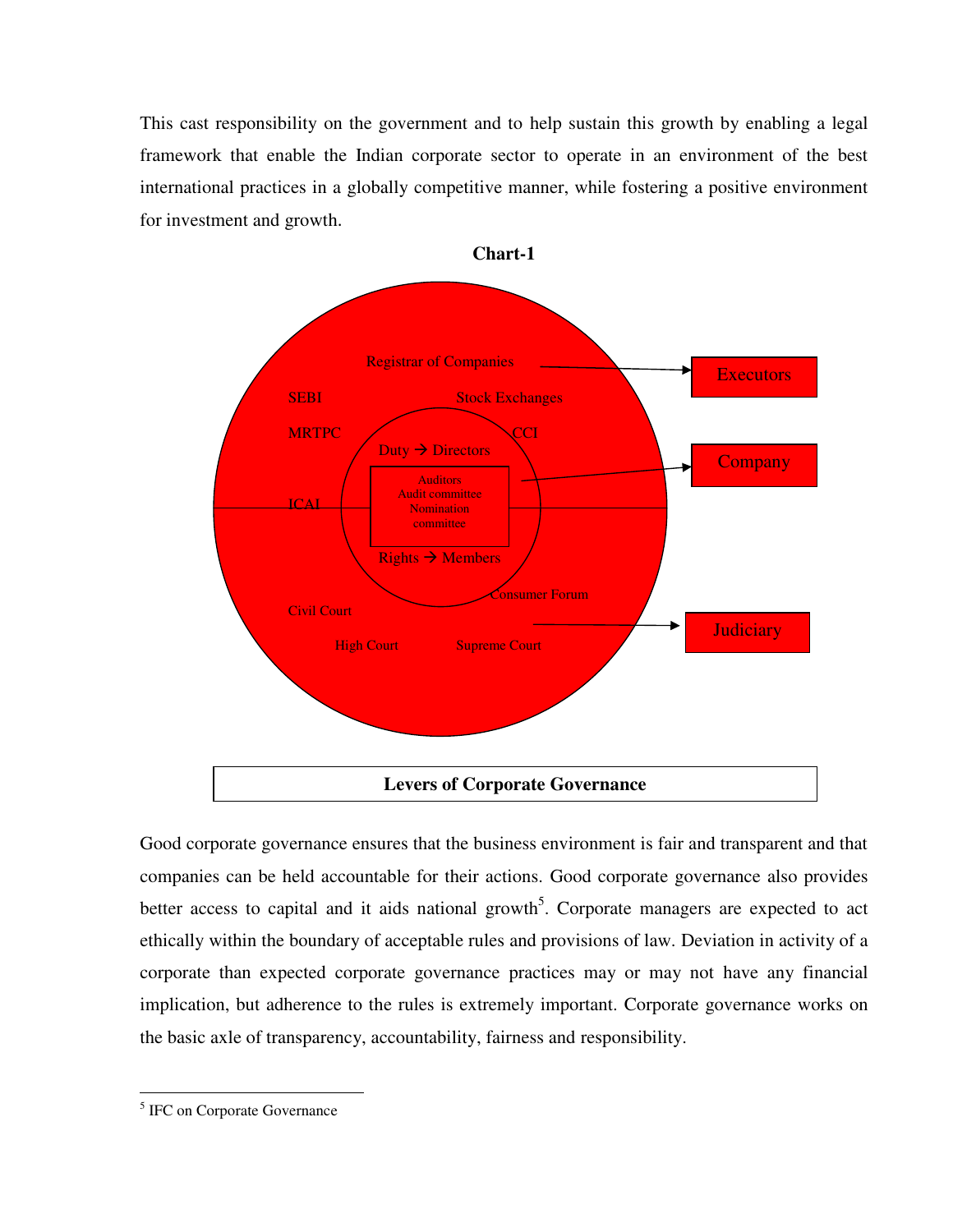Corporate governance tends to focus on the protection of shareholders and various stakeholders. Corporate governance framework struck balance between various conflicting interests amongst stakeholders. The legal framework cast obligations on the corporate managers to behave in prescribed manner and avail rights to the investors and regulators to ensure that the managers act accordingly. Investors, regulators and stakeholders can exercise their rights if corporate manager deviate from their duty. Broadly defined, "corporate governance" refers to the combination of laws, regulations, Accounting Standards & listing rules, and voluntary private sector practices that enable the corporation to attract capital, perform efficiently, generate profit and meet both legal obligations and general societal expectations. The quality of corporate governance depends upon effectiveness and efficiency of its regulatory framework; however it is not the sufficient condition for good corporate governance<sup>6</sup>. The legislations prescribing such a framework needs to be compact, amenable to clear interpretation, enabling the required regulatory institutional structures to develop and respond in a timely and appropriate manner to meet the requirements of ever evolving economic activities by keeping balance of justice amongst various stakeholders<sup>7</sup>. The actors of corporate governance should be proactive and compelling that the managers' tendency be attracted toward best compliance. In the case of non-compliance, the actors of corporate governance should be aggressive to enforce compliance with the help of conducive legal provisions and speedy process of enforceability. Corporate Governance Leverage factors are depicted in following **Chart-2.**



#### **Corporate Governance Leverage Framework**

 $6$  Holly Gregory, Building the Legal and Regulatory Framework: Discussion

<sup>7</sup> Ira Millstein, The Evolution of Corporate Governance in United States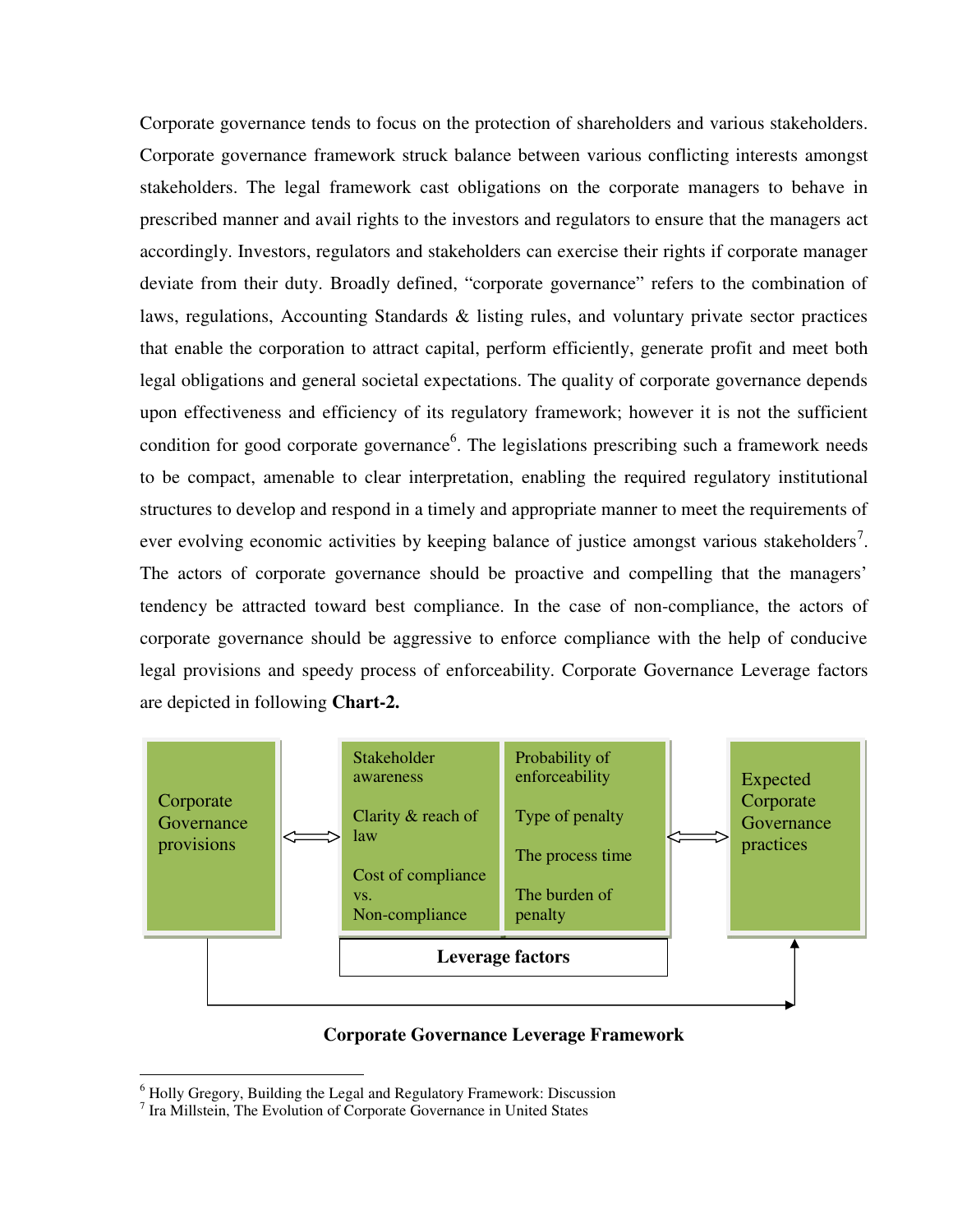In order to ensure a smooth transition between different stages in a company's life cycle, the existence of a well-developed network and ecosystem is considered more essential than the introduction of more rules and regulations that address corporate governance issues $\delta$ . The ecosystem is consist of those who are responsible for good corporate governance, the corporate managers and those who expect good corporate governance, the insiders<sup>9</sup> and outsiders<sup>10</sup>. The ecosystem is governed by the written rules and the spirit of corporate managers to adhere the rules with utmost spirit. Corporate performance is measured in terms of money, and hence along with the other rules, the rules related to preparing accounting and presenting financial statements of a company are of immense importance. Good corporate governance practices enhance adhering  $GAAPs<sup>11</sup>$  and Accounting Standards strictly.

Accounting Standards are policy documents relating to various aspects of measurement, treatment, presentation and disclosure of accounting transactions and events. The purpose of Accounting Standards is to standardize diverse accounting policies with a view to eliminate incomparability of financial statements. The objective is to provide a set of standard accounting policies which are in conformity with generally accepted principles and policies. Accounting Standards issued by the Institute of Chartered Accountants of India (ICAI) were in force in the nature of advisories, but now every company registered under the Companies Act, 1956 is required to comply with Accounting Standards<sup>12</sup>. ICAI has notified 32 Accounting Standards.

India has adopted policy of Convergence with  $IFRS<sup>13</sup>$  keeping in view the requirements of change and transition necessary to be followed by Indian companies and regulatory bodies. Therefore, the initiative for harmonization of Indian Accounting Standards with the IFRS has been taken up with the intention of achieving convergence with IFRS by 2011, but till date, IFRS is not yet implemented. International Financial Reporting Standard (IFRS) is considered a "principles based" set of standards in that they establish broad rules as well as dictate specific treatments. There is also a Framework for the Preparation and Presentation of Financial

<sup>8</sup> OECD Report, 2012

<sup>&</sup>lt;sup>9</sup> Shareholders, Independent directors, Nomination Committee and Audit Committee etc.

<sup>&</sup>lt;sup>10</sup> Registrar of Companies, SEBI, Stock Exchanges and other government agencies

<sup>&</sup>lt;sup>11</sup> Generally Accepted Accounting Practices

<sup>&</sup>lt;sup>12</sup> Pursuant to the provisions of section 211(3C) of the Companies Act, 1956, the Companies (Accounting Standards) Rules, 2006 were notified in the Gazette of India in December 2006.

<sup>&</sup>lt;sup>13</sup> Ministry of Corporate Affairs, Press Note 1/1/2009-IFRS dated 4<sup>th</sup> May 2010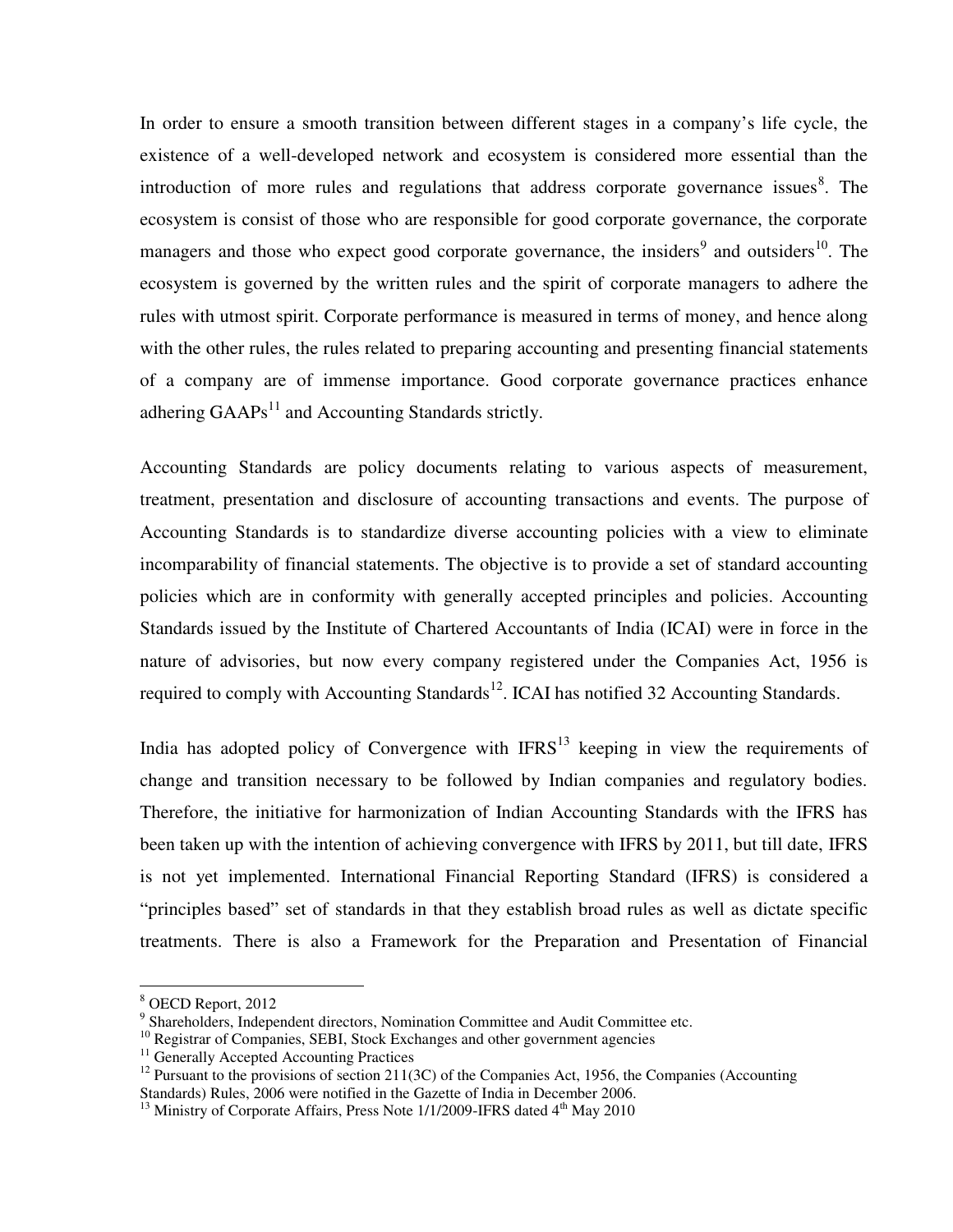Statements which describes some of the principles underlying IFRSs. The objective of financial statements is to provide information about the financial position, performance and changes in the financial position of an entity that is useful to a wide range of users in making economic decisions, and to provide the current financial status of the entity to its shareholders and public in general.

To determine the quality of corporate governance, proactive role played by the shareholders and executives machinery is very important. The substantive law determines the effectiveness of adherence to good corporate governance, while procedural law determines the effectiveness of remedial actions in case of any deviation in governance practices. As Roscoe Pound memorably put it, between 'law in books' and 'law in action' makes difference the way in which rules are enforced will clearly affect agents' incentives to comply. The effectiveness of a regulatory regime, therefore, is a function of both substantive rules and enforcement mechanisms. As per report by Ministry of Company Affair's statement in 2006, over 400 companies listed on the stock exchanges in Mumbai are facing prosecution for violating various statutory requirements. The Department of Company Affairs (DCA) has moved for prosecution of these companies as they failed to file annual returns and submit balance sheets, mandatory under the Companies Act provisions.

## **Principle of trusteeship:**

After 1995, with global movement on corporate governance, India formulated committees on corporate governance (Kumar Manglam Birla, Narayan Murthy, Naresh Chandra & J.J. Irani Committee) at various level and basis of recommendation of such committees, SEBI (Security Exchange Board of India) codified clause 49 as part of security listing agreement. These codes are applicable to listed companies only, and there is no similar code for un-listed company how so big it is. Government of India announced guidelines in 2007 on corporate governance for Central Public Sector Units. However it is voluntary in nature. Various Accounting Standards<sup>14</sup> also incorporated financial issues on conflict of interest, related party transactions, transparency & disclosure. Clause 49 is exhaustive and provide for composition of board  $\&$  audit committees

<sup>&</sup>lt;sup>14</sup> Institute of Chartered Accountants of India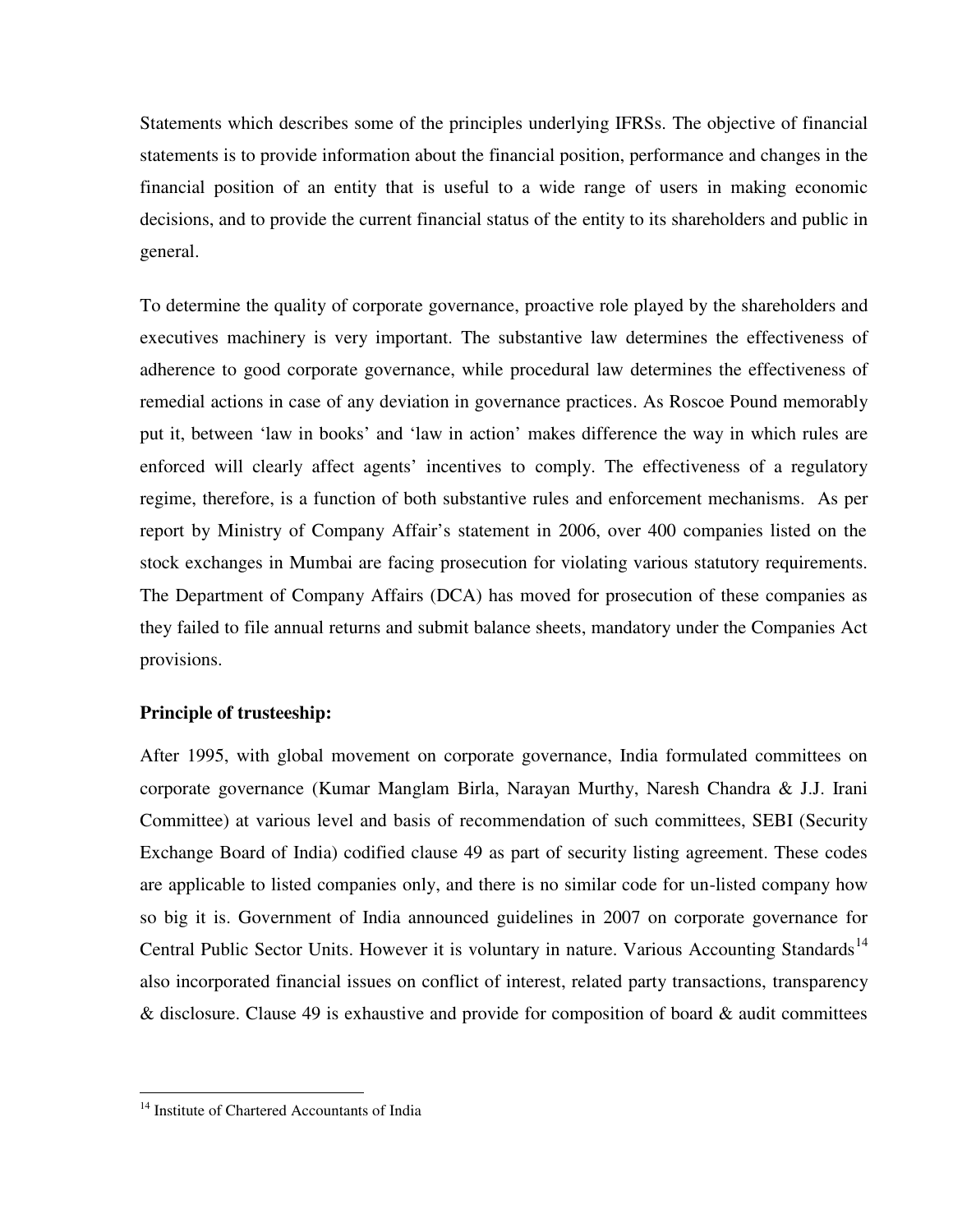of independent directors, risk management, many specific disclosures in Annual Reports and certifying financial results.

As Institute of Company Secretaries of India states, "For making corporate governance work, we have to go through a profound metamorphosis and develop an inner value system which prides on ethics, morality, equity, legitimacy, transparency and values dissent and diversity." SEBI committee defined corporate governance: "Corporate governance is the acceptance by management of the inalienable rights of shareholders as the true owners of the corporation and of their own role as trustees on behalf of the shareholders. It is about commitment to values, about ethical business conduct and about making a distinction between personal and corporate funds in the management of a company." Indian cultural values are imbibed in corporate governance norms. We studied top Indian companies in terms of financial & market performance & probed companies facing governance problem and reasons thereof. The good corporate governance principle requires decisions in favour of interest of company rather than in interest of member or members. More particularly, in circumstances of conflict of interest, human tendency incline to decide in his favour instead of the company. Corporate Governance insists otherwise. In second situation, when, there is a conflict of interest between society (and state) and company, human tendency is to take decision that favours company, corporate governance principles expects otherwise.



**Corporate Governance as harmonizing conflict of interest**

There are different meanings in mind of investors, auditors & managers as to what corporate governance means and all seems to be valid. But large pool believes that corporate governance is law. Managers believe it as a tool of wealth maximization and hence an approach or a method.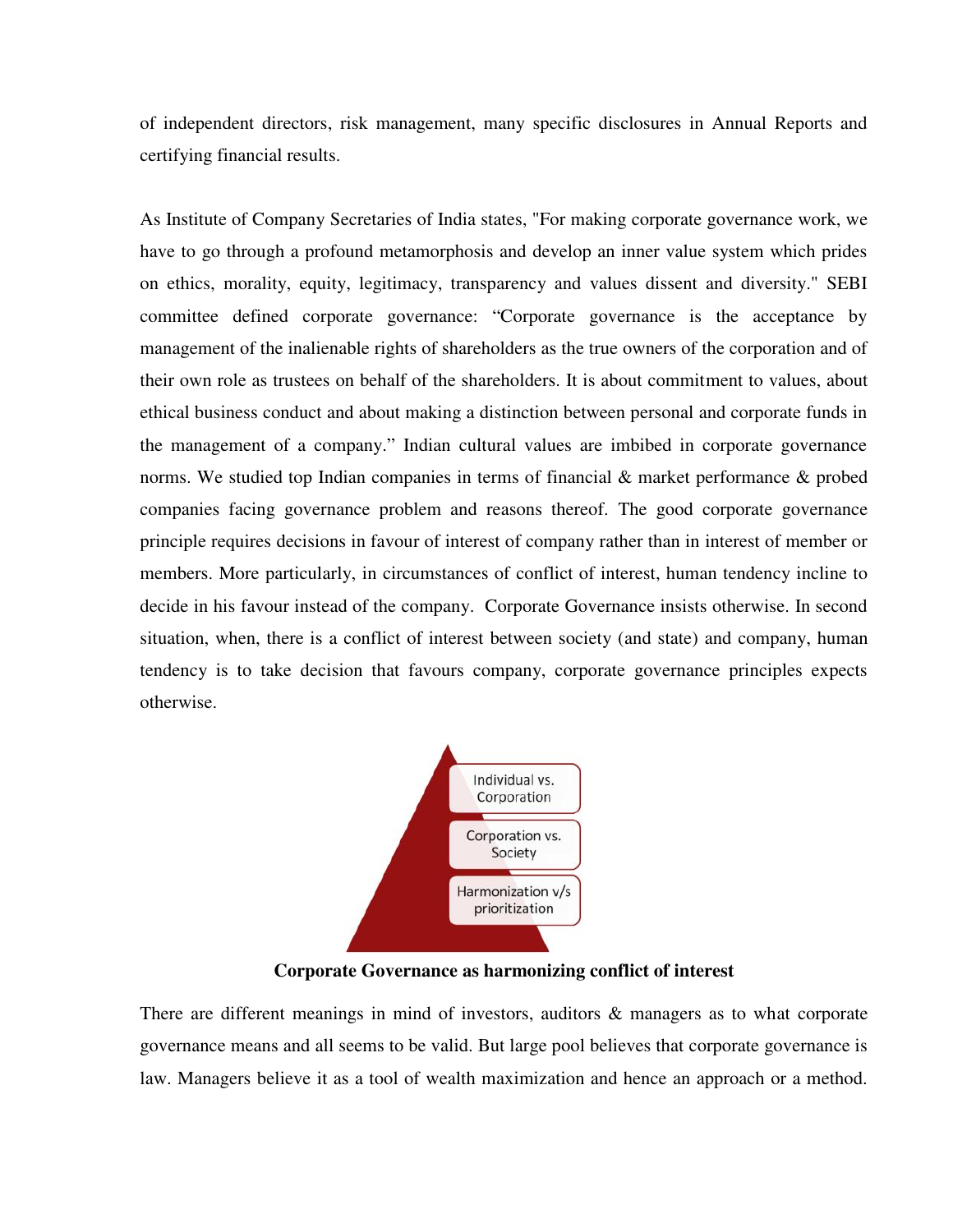Without much debating on the issue, we focus on the foundation of emergence of corporate governance, which is undoubtedly the interest of the investors and other stakeholders. As discussed hereinbefore we discuss the legal framework, purpose of it and its effectiveness in the light of empirical evidences.

#### **Legal Framework to implement Corporate Governance:**

To ensure good corporate governance, historically there is strong legal framework existing in India. But due to globalization, cutthroat competition, IT & media invasion, increasing social expectation, liberalization and political, economical, financial  $\&$  legal reforms; existing legal framework is at stake and new corporate governance norms are evolving. Indian Constitutional Law of India is the root for direction in implementing good corporate governance. Article 38 directs government to ensure equitable distribution of wealth. The clause states that government should work to prevent concentration of wealth and means of production in a few hands, and try to ensure that ownership and control of the material resources is distributed to best serve the common good. SEBI appointed committee incorporated this view along with principle of trusteeship as envisaged by Mahatma Gandhi in defining corporate governance<sup>15</sup>.

The structure of ownership of any business determines substantially, how a business is controlled and managed. The ownership structure in modern corporate generally is dispersed between numerous individual & group of individual or institute/s. If business is a company, the management & control vest in the hand of Board of Directors, duly elected by a democratic process as set up by the law. Due to various reasons, all shareholders are not participating in electing members of the board. The board members influence in setting & achieving objectives of the company and enjoy power of using companies' resources as they like within limits prescribed by Article & Memorandum of Association & Companies Act.

Company has to follow mandates of relevant Accounting Standards in preparing & reporting Financial Statements. Company Act provides provisions relating to special procedure when there

<sup>&</sup>lt;sup>15</sup> "Corporate governance is the acceptance by management of the inalienable rights of shareholders as the true owners of the corporation and of their own role as trustees on behalf of the shareholders. It is about commitment to values, about ethical business conduct and about making a distinction between personal and corporate funds in the management of a company." Report of the Committee on Corporate Governance of the Securities and Exchange Board of India, 2003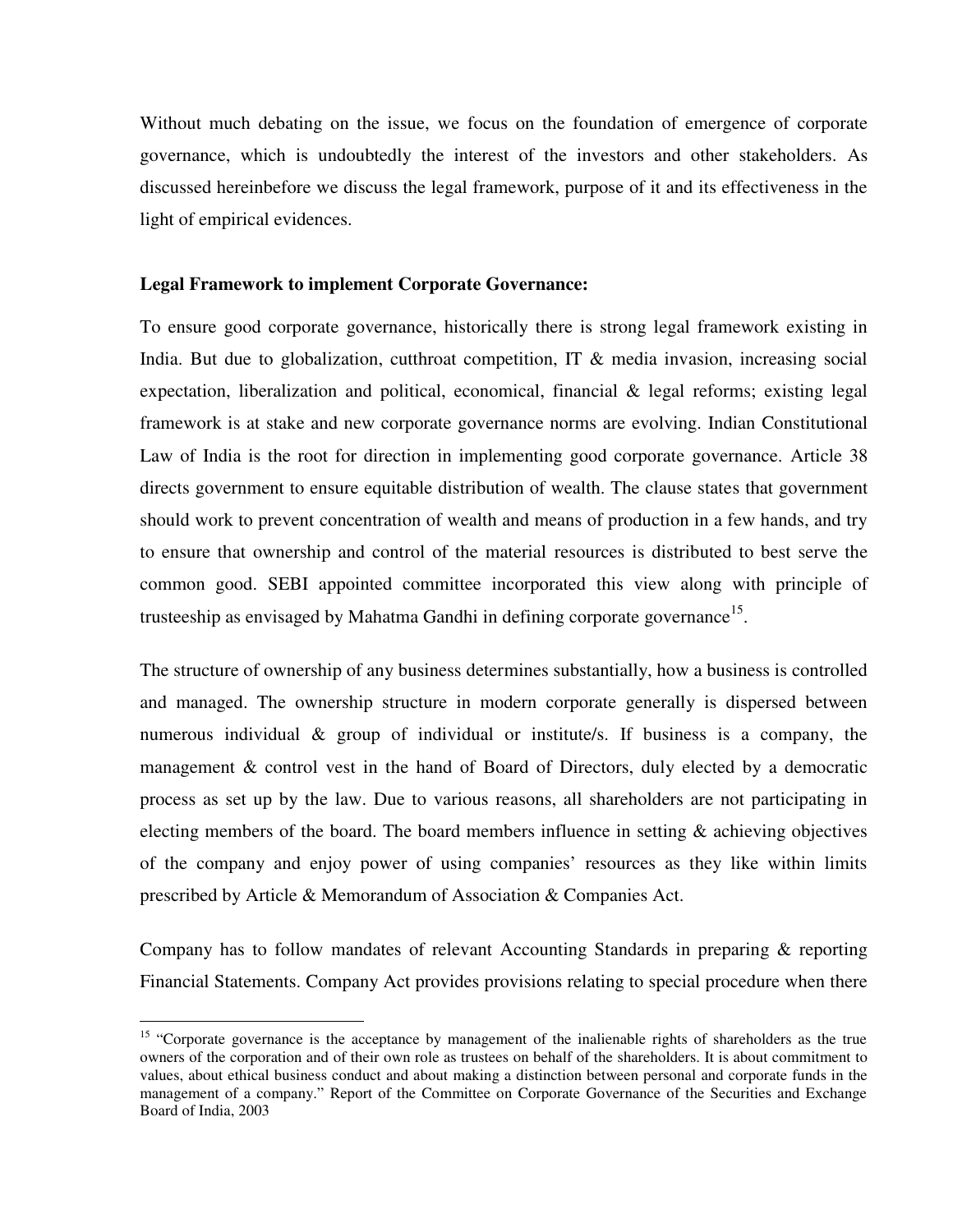is conflicting interest of members of the Board or top management with the interest of the company. Accounting Standards issued by ICAI have control over its members if they fail to comply in his audit report. But ICAI has no authority to act against enterprise per se violating Accounting Standards norms. However, the accounting standards prepared and issued by the ICAI were mandatory only for its members, who, while discharging their audit function, were required to examine whether the said standards of accounting were complied with. With the amendment of the Companies Act, 1956 through the subsequent amendment<sup>16</sup>, Accounting Standards are now indirectly integral parts of the Companies Act, which will provide statutory backing. It says that every company and its auditor shall comply with the Accounting Standards in the manner specified in the rules. As per Sec. 211, if while preparing financial statements, company have not followed the Accounting Standards, the company have to report the extent of any material deviation and reason thereof, in absence the company's financial statement shall not be 'true & fair'.

If the company is listed in any stock exchange, it has to further follow provisions of clause 49 of SEBI listing agreement. SEBI also ensure shareholder protection by various checks and preventing undue advantage of insider information and unfair takeovers. Financial Statements are the best indicators to report how corporate governance principles are executed. These statements are prepared on the basis of Generally Accepted Accounting Principles (GAAP). Accounting Standards prescribes recognition, valuation, reporting & disclosure of financial information. Globalization has opened new horizons for business to expand its operation but at the same time global transactions has new challenges to encounter. The parties to the business transaction many times take undue advantages from international business. Transaction amongst associate concerns  $\&$  relatives require special scrutiny. Income Tax Act has enacted<sup>17</sup> provisions to assess true value of the transaction by incorporating principles of Transfer Pricing.

By and large express provision for corporate governance exists for listed companies only. There are no special provisions for family controlled companies. Central Government issued guidelines in 2007 on corporate governance for central public enterprises. It is voluntary in nature and there

<sup>&</sup>lt;sup>16</sup> Companies Act, amendment in 1999, specifying rule in 2006

<sup>&</sup>lt;sup>17</sup> Sections 92A to 92F of the Indian Income- tax Act, 1961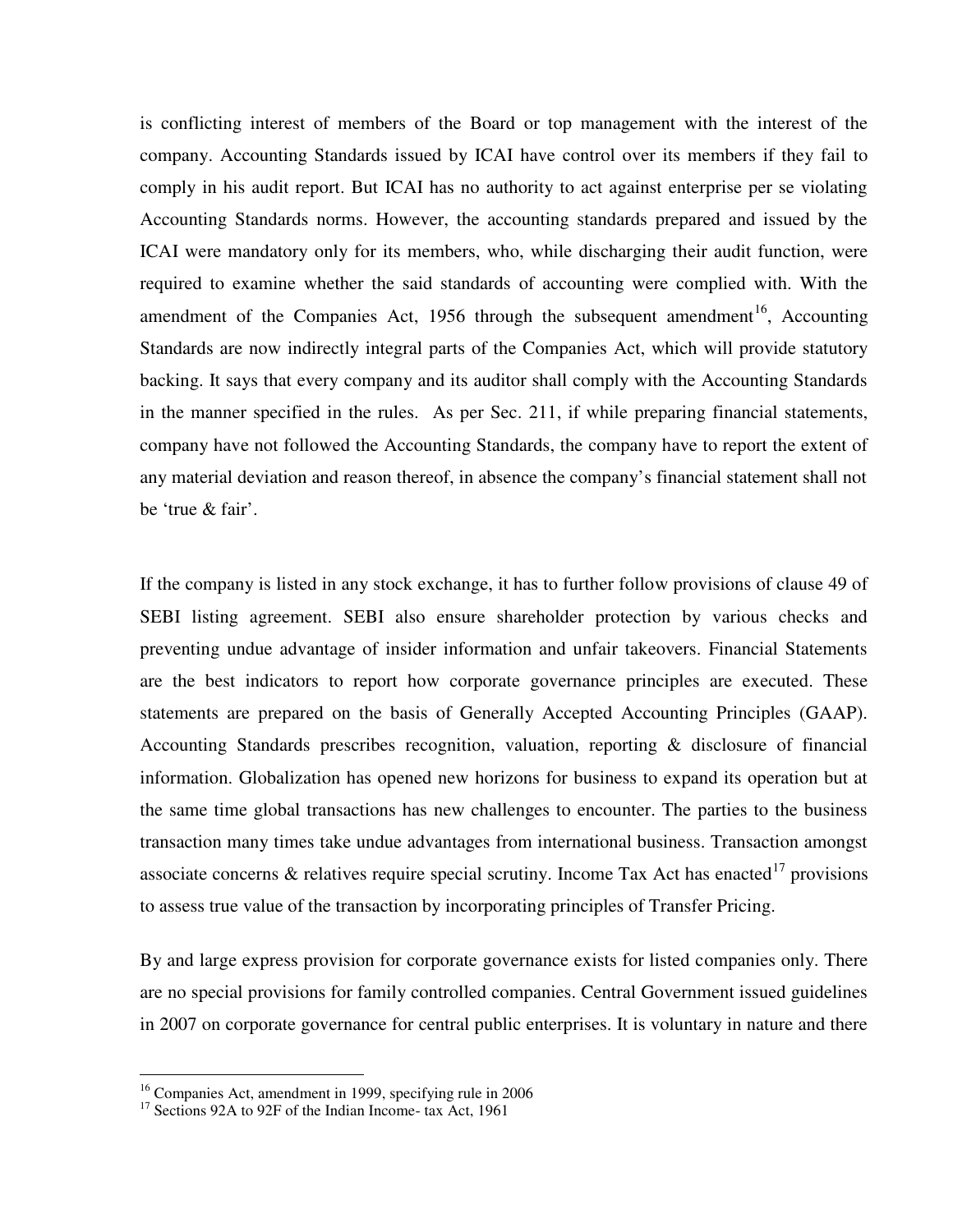are no similar guidelines for state controlled public sector units as such. Similarly clause 49 applies to the listed companies and there are no express provisions on corporate governance issues for un-listed companies how so big it is. Companies Act, 1956 have implied provision that has bearing on corporate governance that applies to all class of companies.

The Government of India recognizing the importance of financial reporting in providing essential financial information about the company to its shareholders and other stakeholders, as an integral and important part of good corporate governance. Such information needs to be reliable, free from bias and should enable comparison on the basis of common benchmarks. This, in turn, necessitates an appropriate, financial reporting system in the form of accounting standards that incorporate sound accounting principles and reflect a true picture of the financial health of the company while ensuring legally enforceable accountability.

#### **Execution of Legal Framework:**

There are series of legislation measures, but there is no vigilant monitoring agency to bring on surface irregularities observed at any layer. There are various layers of executives, various agencies, but there is no coordination among them. In spite of several provisions, hardly few come to the notice of executives and even handful out of them are prosecuted. A note<sup>18</sup> by Bombay Stock Exchange (BSE) said, out of the 2,693 actively-traded companies where Clause 49 is applicable, approximately 18% have either not reported or have reported non-compliance for the quarter ended June 2006. Currently, 4,751 companies are listed on BSE. SEBI receives quarterly reports from Stock Exchanges regarding compliance with Clause 49 of the listing agreement. Clause 49 deals with corporate governance by companies listed on the exchanges. Based on these reports,  $SEBI<sup>19</sup>$  has initiated adjudication proceedings only against a total of 20 companies. Among adjudicated companies, five companies are public sector companies against whom proceedings have been launched for non-compliance with provisions relating to Board composition. Out of these 15 private sector companies, proceedings have been initiated against three companies for non-compliance with almost all the major provisions of Clause 49, against two companies for non-compliance with provisions like Board/Audit committee composition and

 $^{19}$  SEBI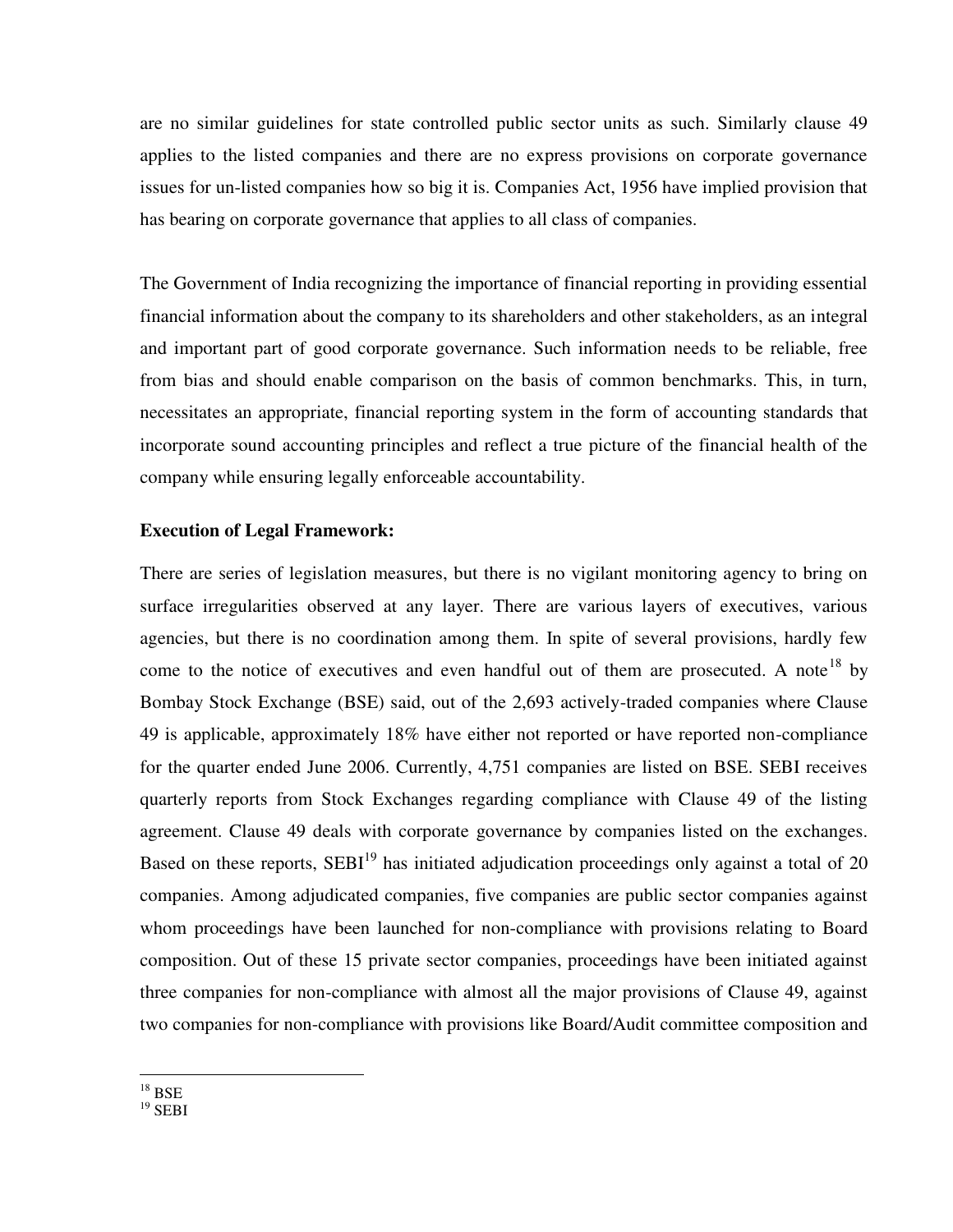CEO/CFO certification, while for the balance 10 companies, proceedings have been initiated for non-submission of compliance reports on Clause 49 to the Stock Exchanges. The Securities and Exchange Board of India (SEBI) has initiated 'adjudication proceedings' against 20 companies for not complying with the Clause 49 provision of the listing agreement pertaining to corporate governance. Such action would involve imposing monetary penalties on the companies in question. This is the first time the market regulator has formally acted against companies for not adhering to the provision, which defines certain corporate governance rules for listed companies including board composition. Out of the 15 private sector companies, action has been initiated against three companies for non-compliance with almost all the major provisions of Clause 49. Two companies have not complied with provisions like board/audit committee composition and CEO/CFO certification, while the rest have not submitted compliance reports on Clause 49 to stock exchanges. The action against the state-owned companies has been initiated for noncompliance with provisions relating to board composition.

The Department of Company Affairs prosecuted<sup>20</sup> only 400 companies in 2006. Many of the companies are indulged into serious fraud and vanished with public money. As per department's note, the government suspects many of the companies against prosecution is launched might have vanished after raising money from the public. ''We have issued notices to them. But some of these letters have come back saying 'addressee not found','' said a government source. According to market estimates, assuming that each company mobilized an average of Rs 100 million, these companies might have raised at least Rs 4,0000 million from the capital market. Besides, at least Rs 1,0000 millions as investors' money could be locked up in these companies in the form of fixed deposits and other instruments. There is no reliable research on total stake of family based companies among all companies working in India. But it is believed that more than one third are family controlled business houses. Our study also substantiates these figures as outlined elsewhere in this report.

There are enough provisions in the Companies Act, 1956 & Indian Penal Code to penalize errant directors and officers, major problem lies in the fact that most of the provisions are in the statute book, rarely used and mostly misused or abused. Executing these provisions till adjudication ends is time consuming and hence its deterrent effect diminishes. Court procedures are highly

<sup>&</sup>lt;sup>20</sup> Ministry of Corporate Affairs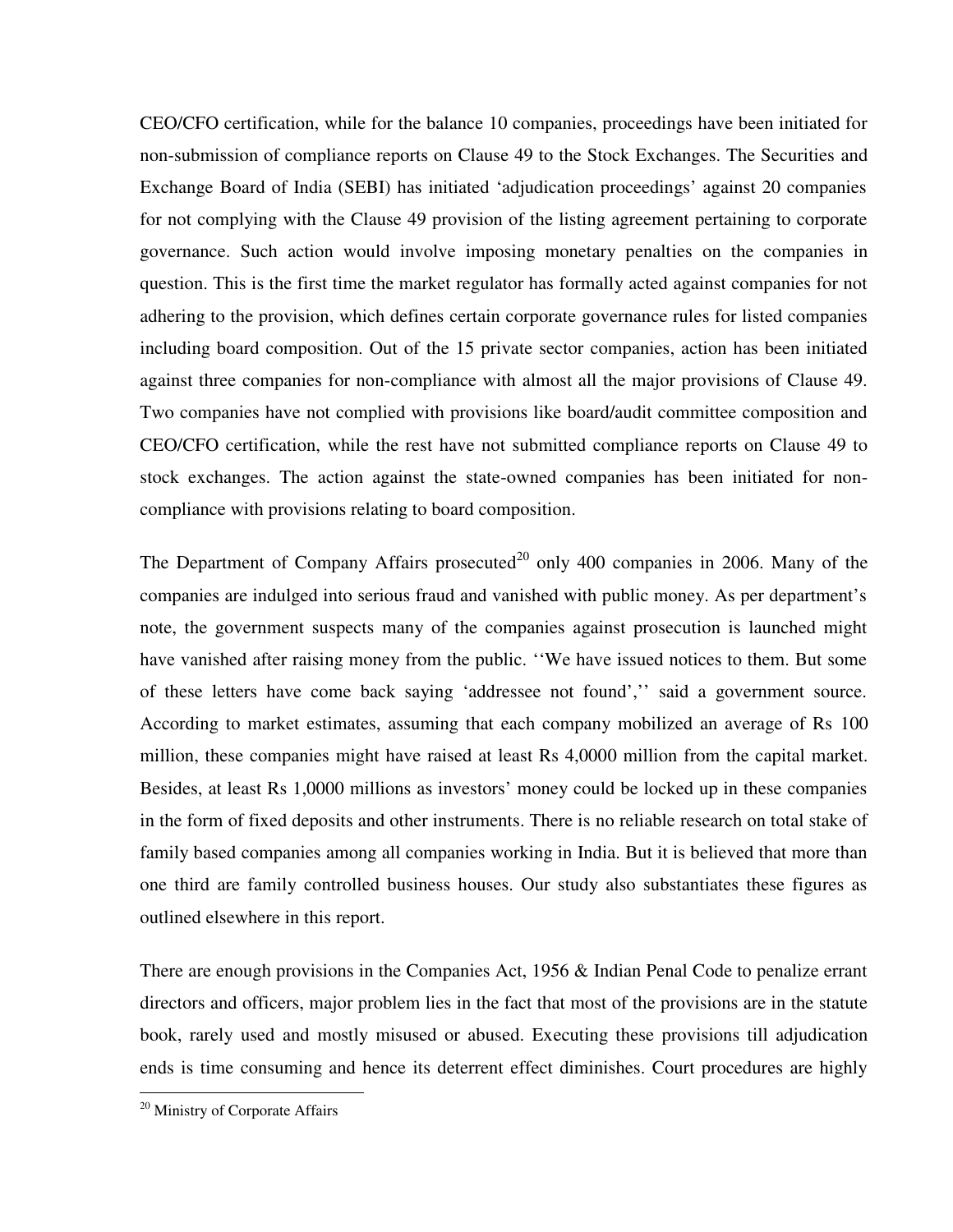cumbersome & slow. Few prosecution take place out of those reported for irregularities. There is no record how many violations go unrecorded. The solution therefore is to ensure proper corporate governance execution, monitoring, control and report deviation within stipulated time. There is strong need to make regulating institutions and laws functional. Another problem that make legal system ineffective, the courts are taking long time to dispose the case. Over a period of time and passing of the long time, the documents, witnesses, records are not available so evidences become weak, and offenders escape un-penalized.

According to the information made available<sup>21</sup>, approximately 45,000 cases of prosecution filed by Registrars of Companies are pending in various trial Courts in the country. On account of the gap between the number of prosecutions filed and the cases disposed of, every year the pendency has been growing by nearly 2,000 cases. As per the available statistics, a very large number of pending cases for several years are such in which even initial service of summons has not been possible with the result that launching of prosecution in such cases has been infructuous.

Regulator for listed companies, SEBI undertakes compliance in matter of insider trading, manipulation of share prices and capital issues, non-compliance of listing agreement etc. As depicted in Annexure-4, during 2011-12, SEBI filed 1175 prosecutions under various Acts, while the court decided 240 resulting into 131 convictions. As per Annexure-5, during 1999-2000, SEBI filed 164 cases, while 90 were dismissed. There is no effective machinery to monitor implementation of corporate governance rules, whether they are observed or not on one hand while on other hand in large number of offenses, penalty is very small compared to gravity of offense and benefit grabbed by offender.

The current accounting and auditing system is not capable to fully protect interest of all stakeholders. The regulatory authority is also ill equipped either by powers, skills or will. The monitoring agencies are not functioning to the mark. The legislations and provisions are multiple and are vague in nature. There is no coordination between different agencies like SEBI, RBI, Department of Company Affairs etc. Penalties are small in many offenses, e.g. if a director, there

<sup>&</sup>lt;sup>21</sup> Report of the Expert Group appointed by Government of India for streamlining prosecution mechanism under Companies Act, 1956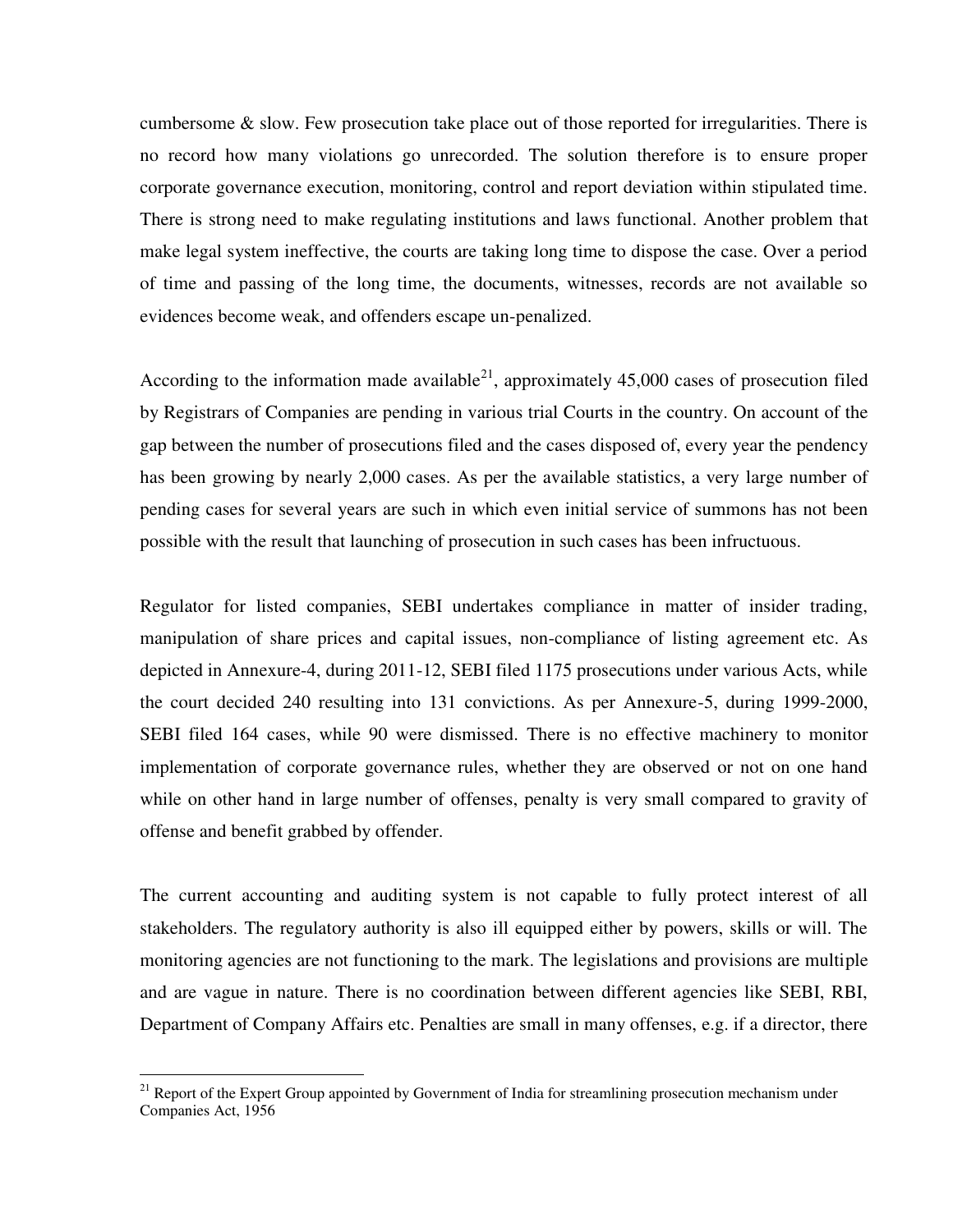does not show conflict of interest is penalty is of Rs. 500 only, if auditors fail to qualify a report, then ICAI can take action against auditors. If provisions of Accounting Standards are not followed, auditor can merely make remark, which goes un-noticed for the shareholders. Shareholders are not literate, expert in financial matters or some time simply not interested. Shareholders elect directors by majority who are present in Annual Meeting. Only few shareholders are remaining present in the meeting and even very few raise questions during the meeting. Independent directors are not independent by spirit but influenced by the top executives. In the situation, corporate governance norms are not observed at various stages, and those are interested or responsible to implement fails to understand long-term impact of such violations.

Good Corporate Governance ensures better corporate performance, relationship with stakeholders, where the proper practice of Accounting Standards assumes immense importance at micro level, as effective disclosure leads to shareholders' wealth maximization and at macro level, they are essential to the efficient functioning of the economy because decisions about the allocation of resources/investment rely on credible, concise, transparent, comparable and understandable financial information about the corporate operations and financial position<sup>22</sup>. To practice Good Corporate Governance, information should be prepared and disclosed in accordance with high quality standards of accounting and financial and non- financial disclosure. This paper, critically examine the relevant Accounting Standards and such practices in India, to evaluate potency and fairness vis-à-vis Good Corporate Governance.

Business enterprises are established for the profit, but as they uses resources supplied by the society/State and environment and hence are responsible to contribute part of the profit to society and environment also. Modern complex and big businesses are run by the persons (professionals) other than suppliers of the fund. This creates conflict of interest, among managers vs. corporation and corporation vs. society/environment. One prefers action for own benefit vs. company and benefit of company vs. society. It is good governance that harmonizes distribution of benefit judiciously amongst the different stakeholder without personal preference.

<sup>22</sup> www.oecd.org/corporate/corporateaffairs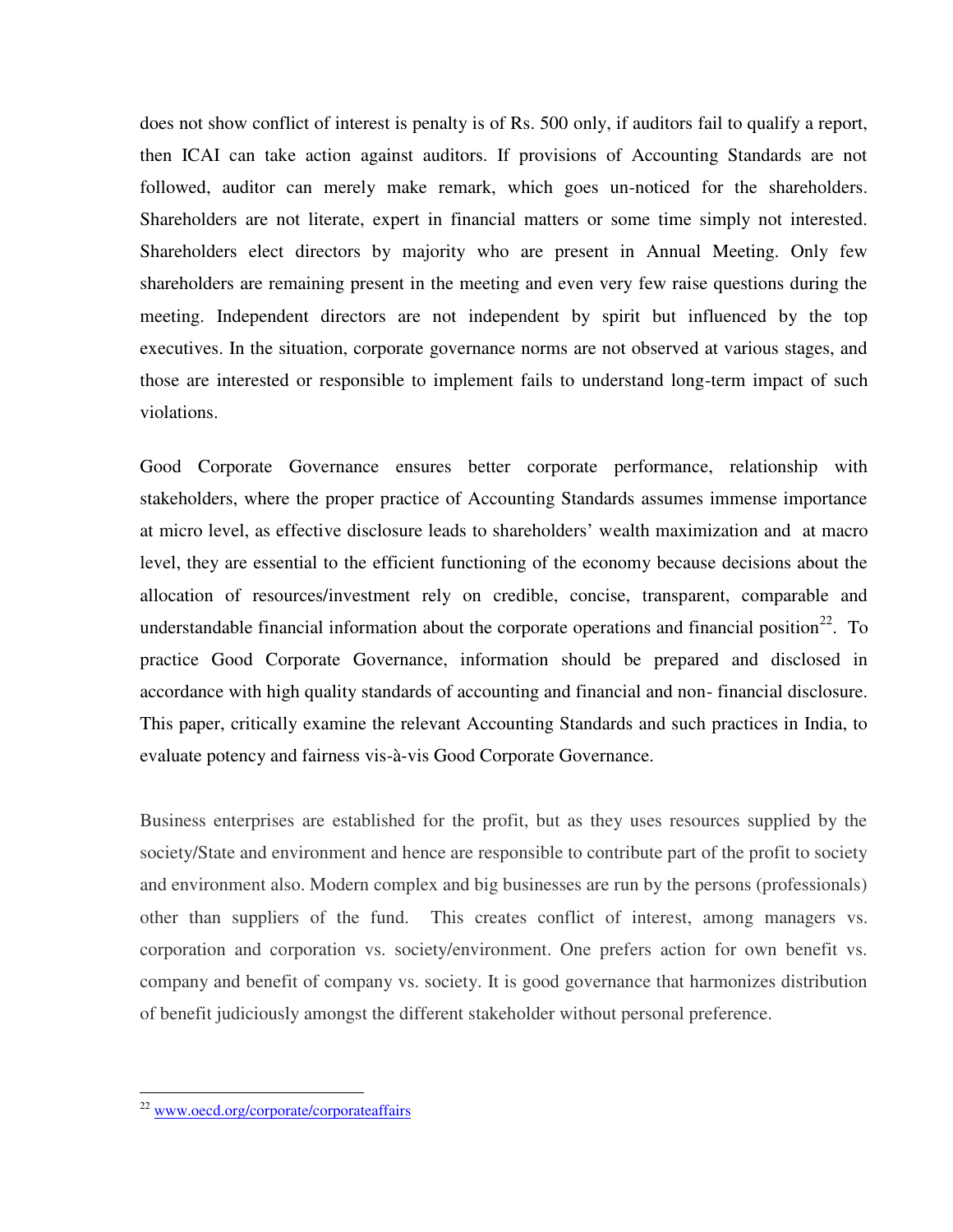The importance of good Corporate Governance has increasingly recognized for improving the firm's competitiveness, better corporate performance and better relationship with all stakeholders**,** modern day corporations are known for the separation of ownership and control. After all, the managers are merely paid employees and the agency theory taught us that the independent managers can operate in a way that could be detrimental to the interests of the shareholder. It is, thus necessary, to have a mechanism by which the shareholders' interest are protected by the managers. It is here that Corporate Governance can play a crucial role. Professors Shleifer and Vishney, defined Corporate Governance as dealing with "the ways that suppliers of finance to corporations assure themselves of getting a return on their investment".

Corporate governance affects the interests of a larger cross-section of stakeholders and hence has implications for financial stability at macro level and is one of the key factors that determine the health of the system and its ability to survive economic shocks. Immediately after East Asia financial crisis, World Bank President, James Wolfensohn said that, World Bank will not extend any credit facilities to the country those who do not comply with international corporate governance norms, as corporate governance brings financial and economic stability.

The corporate responsibility begins with the directors who are the mind and soul of the organization. The Board is expected to act as conscience-keeper of the corporate vision and mission, and devise the right type of systems for organizational effectiveness and satisfaction of stakeholders. Thus, the Corporate Governance is a system of accountability primarily directed towards the shareholders in addition to maximizing the shareholders' wealth & welfare, where the debate on disclosure/ transparency issues of Corporate Governance eventually centers around the proper Accounting Standards, their practices and issues*,* as the application of Accounting Standards give a lot of confidence to the corporate management and the fair disclosure would be more effective and ensure the good Corporate Governance. Thus, the study of practices of Accounting Standards is an important and relevant issue of Good Corporate Governance in the present environment, as the standards are viewed as a technical response to call for better financial accounting and reporting; or as a reflection of a society's changing expectations of corporate behavior and a vehicle in social and political monitoring and control of the enterprise. More than the profits, it is the quality of governance, which will ensure corporate survival and growth and reinforce the faith of different stakeholders in the corporate entities. Unless company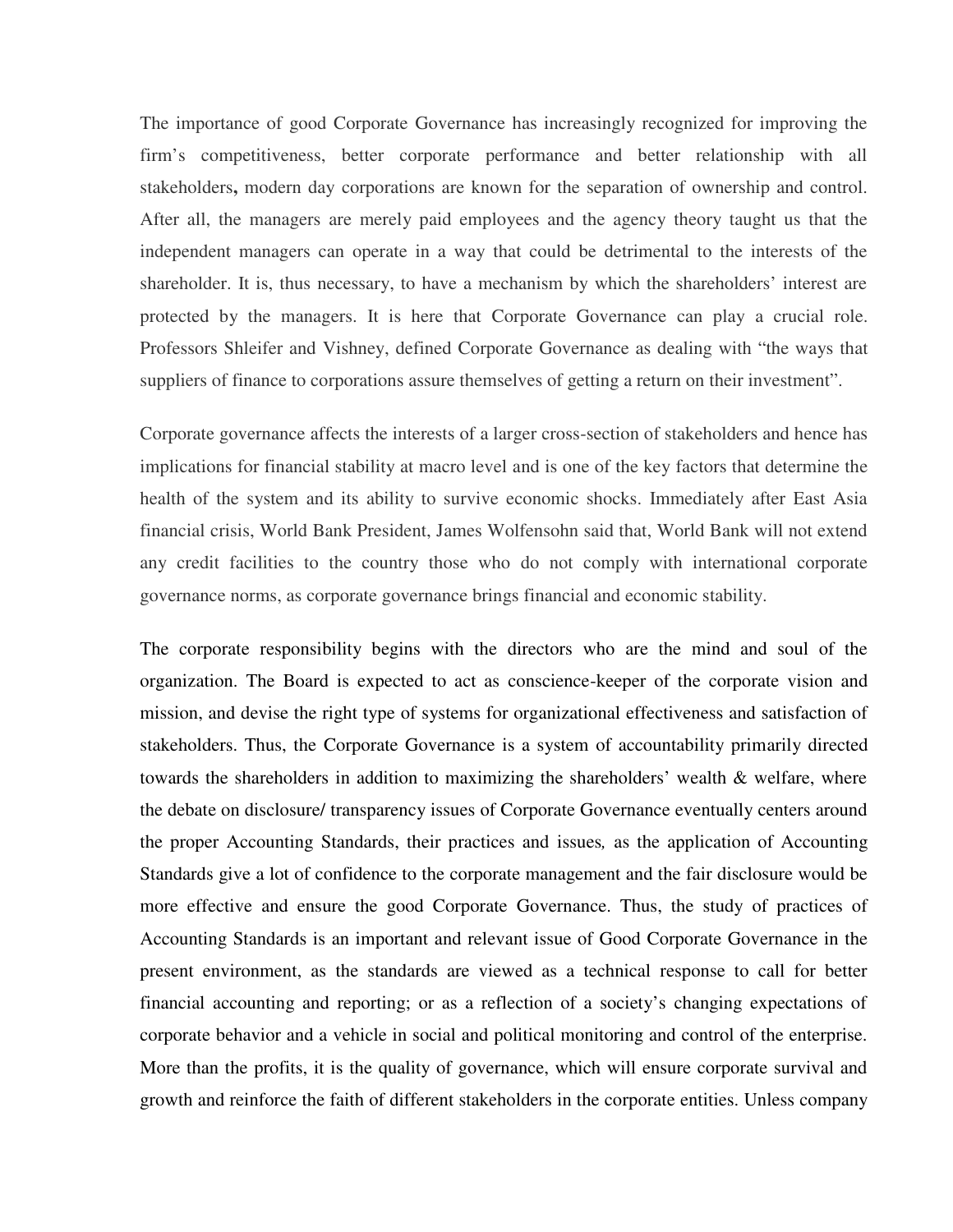develops a culture of accountability across the value chain, the organization will not be able to sustain the complexities of good governance. It is a question of the survival of the fittest. Those who exercise good governance practices have a greater change of success. It is looked upon as a distinctive brand and benchmark in the profile of corporate excellence.

McKinsey & Company's Global Investor Opinion Survey was conducted between April and May 2002, in collaboration with the Global Corporate Governance Forum. Its conclusions are based on responses from over 200 institutional investors representing about \$2 trillion of assets under management. Findings include that corporate governance and financial disclosure are key factors in investment decisions and that reform priorities should focus on building financial system integrity. As per OECD principles of Corporate Governance, accounting information should be prepared and disclosed in accordance with high quality standards of accounting and financial and non-financial disclosures**.** The application of high quality standards is expected to significantly improve the ability of investors to monitor the company by providing increased reliability and comparability of reporting, and improved insight into company performance. The quality of information substantially depends on the standards under which it is compiled and disclosed. The Principles support the development of high quality internationally recognized standards, which can serve to improve transparency and the comparability of financial statements and other financial reporting between countries. Such standards should be developed through open, independent, and public processes involving the private sector and other interested parties such as professional associations and independent experts. High quality domestic standards can be achieved by making them consistent with one of the internationally recognized accounting standards. In many countries, listed companies are required to use these standards.

OECD principles of Corporate Governance further emphasize that Board members should act on a fully informed basis, in good faith, with due diligence and care, and in the best interest of the company and the shareholders. In some countries, the board is legally required to act in the interest of the company, taking into account the interests of shareholders, employees, and the public good. Acting in the best interest of the company should not permit management to become entrenched. This principle states the two key elements of the fiduciary duty of board members: the duty of care and the duty of loyalty. The duty of care requires board members to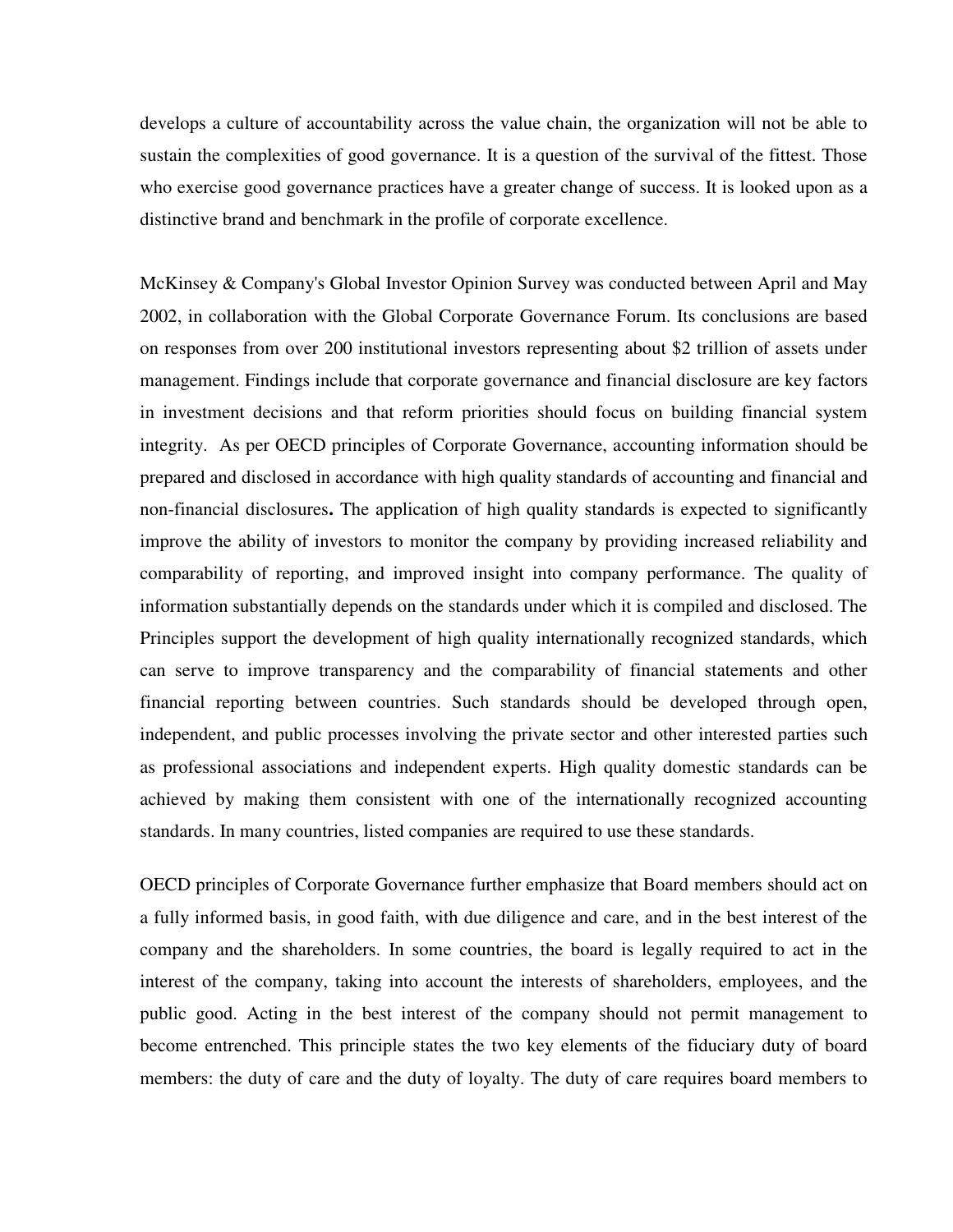act on a fully informed basis, in good faith, with due diligence and care. In some jurisdictions there is a standard of reference which is the behavior that a reasonably prudent person would exercise in similar circumstances. In nearly all jurisdictions, the duty of care does not extend to errors of business judgment so long as board members are not grossly negligent and a decision is made with due diligence etc. The principle calls for board members to act on a fully informed basis. Good practice takes this to mean that they should be satisfied that key corporate information and compliance systems are fundamentally sound and underpin the key monitoring role of the board advocated by the Principles. In many jurisdictions this meaning is already considered an element of the duty of care, while in others it is required by securities regulation, accounting standards etc. The duty of loyalty is of central importance, since it underpins effective implementation of other principles in this document relating to, for example, the equitable treatment of shareholders, monitoring of related party transactions and the establishment of remuneration policy for key executives and board members. It is also a key principle for board members who are working within the structure of a group of companies, even though a company might be controlled by another enterprise, the duty of loyalty for a board member relates to the company and all its shareholders and not to the controlling company of the group.

In recent years, the Indian economy has undergone a number of reforms, resulting in a more market-oriented economy*.* Particularly, after the Government of India embarked on liberalization and globalization of the economy, the size of Indian corporate are becoming much bigger and accordingly the expectations of various stakeholders are also increasing, which can be satisfied only by the Good Corporate Governance. And hence, Indian Corporate has obliged to reform their principles of Governance, Indian companies will now be required to make more and more elaborate disclosures than have been making hitherto, for which they are also required to adhere to the uniform and proper accounting standards, as the standards reduce discretion, discrepancy and improves the utility of the disclosure. Government of India has initiated process<sup>23</sup> to convergence of its accounting practices with that of international standards like IFRS. Accounting Standards are formulated to standardize the diverse accounting policies and practices with a view to eliminate to the extent possible the non-comparability of financial statements and

 $23$  Notification of Ministry of Corporate Affairs issued in 2010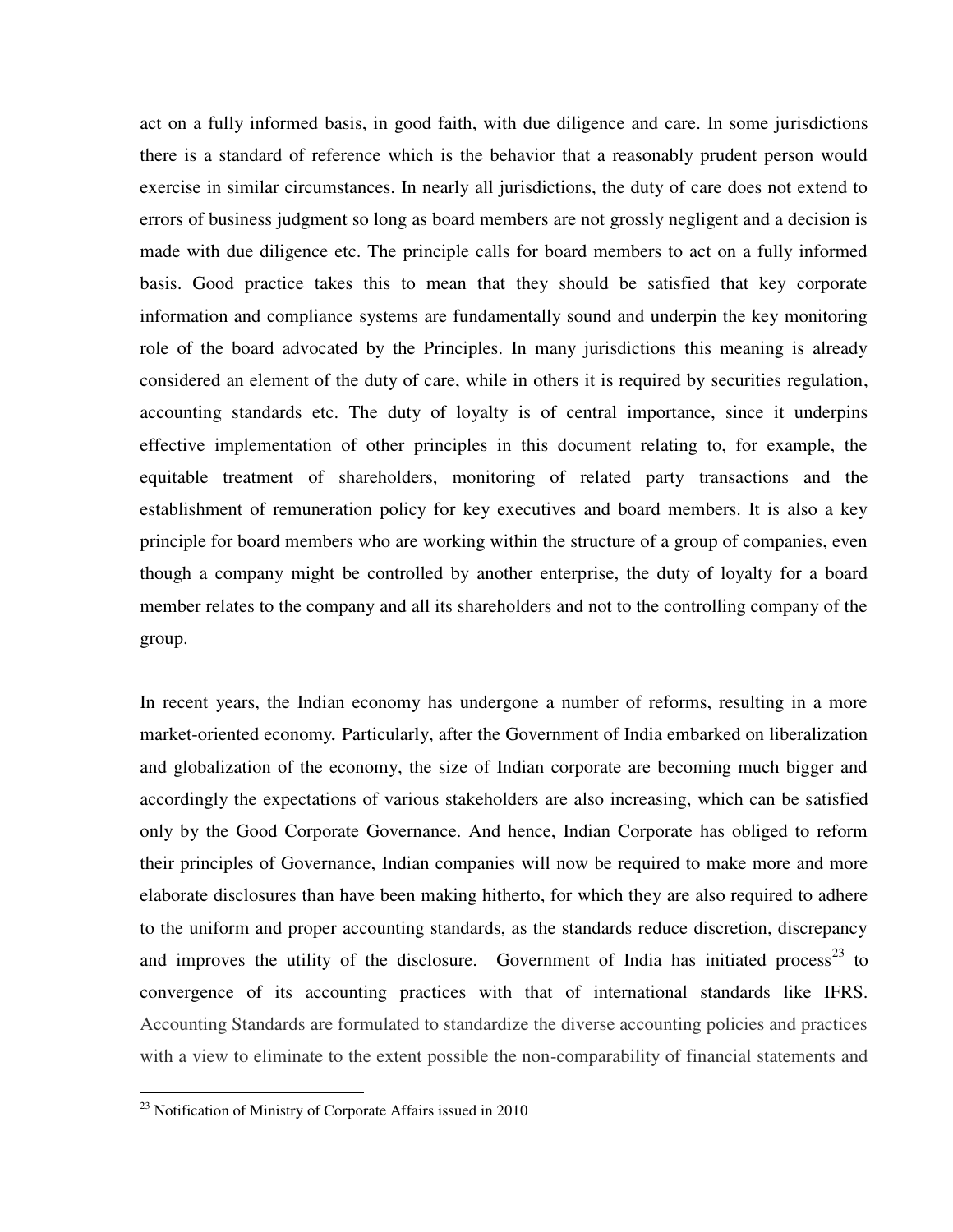add the reliability to the financial statements. Accounting Standards are well written documents, policy documents issued by expert accounting body or by Government or other regulatory body covering the aspects of recognition, measurement, treatment, presentation and disclosure of accounting transaction and events in the financial statement. It is also noteworthy that Government of India empowered Central Board of Direct Taxes to enact Accounting Standards for limited purpose of Accounting Method. The government has also processed separate Accounting Standards for Government accounting. But the ICAI plays an important role so far as Accounting Standards are concerned to the business firms. It is observed that small and medium enterprise have no adequate capabilities and resources to comply with all Accounting Standards, and hence not necessary to put them on same footing with big enterprises. ICAI has thus classified enterprises into three categories as under to differentiate the mandate and extent of disclosure of Accounting Standards vis-à-vis the public interest in the enterprise.

SEBI Complaints Redress System has been developed to address the grievances of any listed company. SCORES<sup>24</sup> is a web based centralized grievance redress system of SEBI. SCORES enables investors to lodge and follow up their complaints and track the status of redressal of such complaints online from the above website from anywhere. This enables the market intermediaries and listed companies to receive the complaints online from investors, redress such complaints and report redressal online. All the activities starting from lodging of a complaint till its closure by SEBI would be online in an automated environment and the complainant can view the status of his complaint online. An investor, who is not familiar with SCORES or does not have access to SCORES, can lodge complaints in physical form at any of the offices of SEBI. Such complaints would be scanned and also uploaded in SCORES for processing.

#### **Conclusion:**

The quality of corporate governance is sine-qua-non for sustainable relationship of amongst important stakeholders, growth the company and for growing economy. The legal framework does not suffice, unless there is an environment which provides assurance that the company will act as what is written in the law books, and any deviation will result into actions to bring justice. This assurance is possible, if the shareholders, creditors and other investors are aware about their

<sup>24</sup> http://scores.gov.in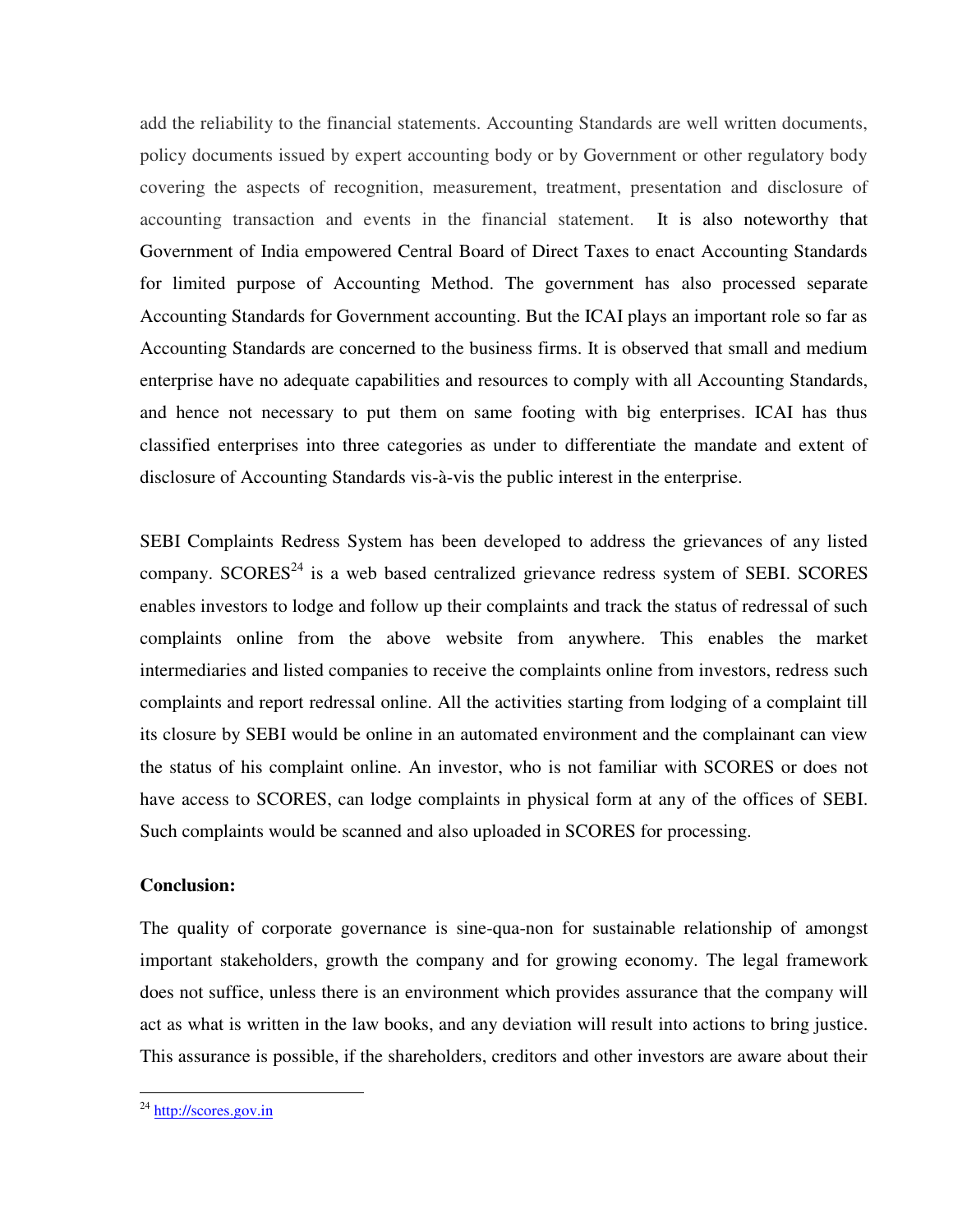rights. The governing law should be clear in terms of defining duties, obligations, accountability and consequences. The process to execute provisions of law should be efficient and effective, at a nominal cost and in timely manner. The erring people must get punishment commensurate with gravity of offense and benefit one is deriving out of misdeeds. Not only the officers of the company, but if any government official is involved in the offense or adopting any delaying technique or protecting corporate manager, must also be held responsible and punished. Financial reporting system must be transparent and simple to the extent possible. The law can not dictate every thing at all time; it is the spirit of the corporate managers and their high ethical standards to adhere to all rules with the spirit to protect interest of shareholders and balancing justice amongst all stakeholders.

#### **Financial Reporting:**

Accounting Standards should be reviewed in the light of new development (technical, financial, legal, economical and corporate frauds) and international practices. The Accounting Standards should harmonize not only with international standards but with other applicable corporate and taxation legislation. To incorporate social justice, environmental issues, economic reforms and social context, vis-à-vis to make professional managers and directors more accountable to shareholders & other stakeholders Accounting Standards should narrow the choice of alternative accounting practices that make fair disclosure of accounting and financial information. In the light of above, it is suggested that fair disclosure, honest actions, independence, materiality and vision to sustainable development of corporation and society should be woven together with vibrant but precise Accounting Standards. Knowledge dissemination about financial reporting should be cluster wise, e.g. large  $\&$  small companies, manufacturing  $\&$  service companies, sector wise companies, accountants of urban & rural area, auditors of small branches, zonal offices and regional offices, individual shareholders, mutual funds & other investors.

#### **Vigilance:**

There must be continuous vigilance over all public sectors, family managed & widely held company by specialist team for each sector. There must be clear & identifiable authorities, which should be made accountable in case of failure and should take speedy  $\&$  strict actions. Accountability for officers of company including any directors must be clearly defined and fixed for any deviation. Accountability for officers of government agencies must be clearly defined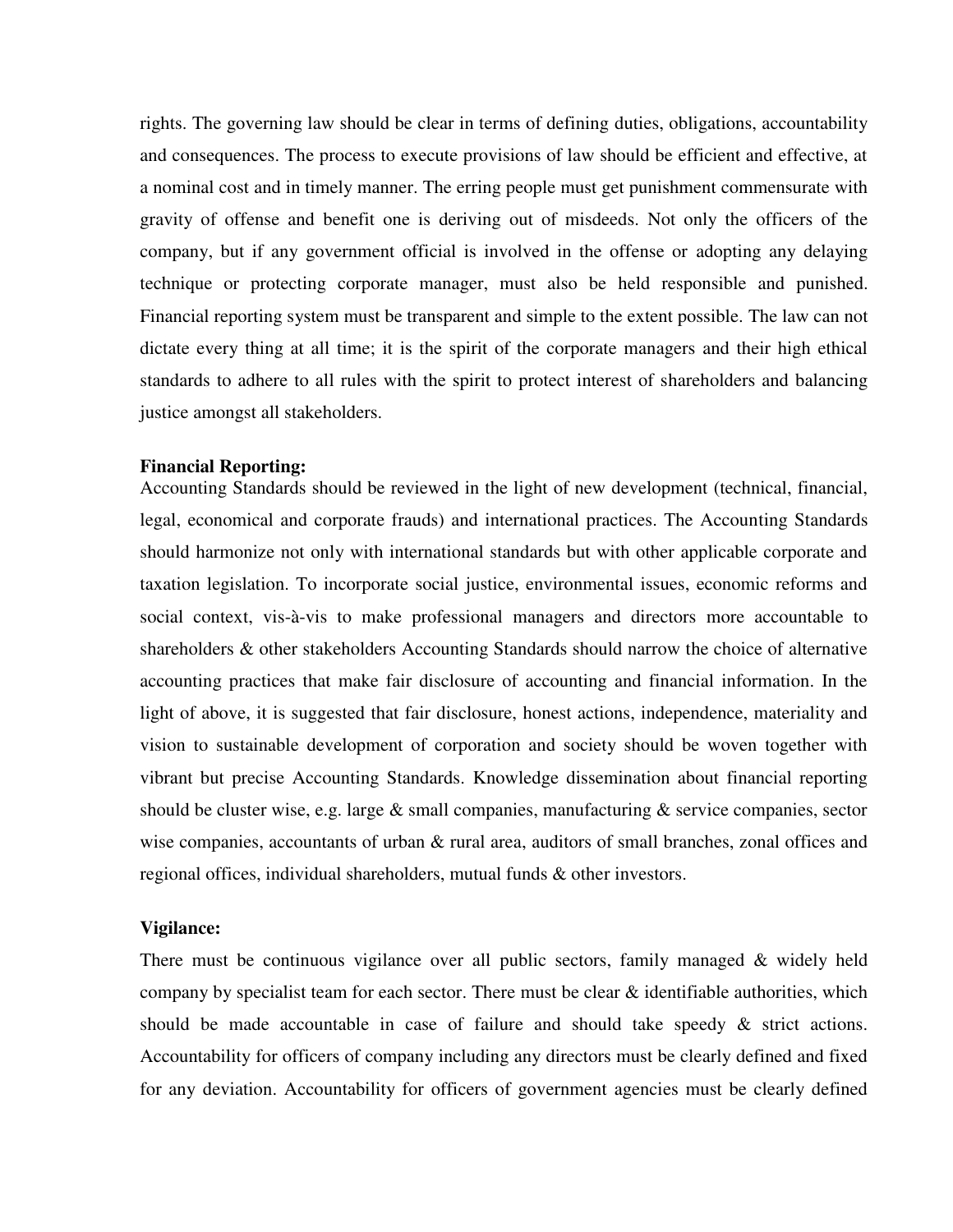and fixed for any failure in taking appropriate actions within reasonable time. Vigilance officers must be given training on how to identify & check frauds.

#### **Cost of non-compliance:**

The penalty  $\&$  punishment should be deterrent and of higher amount depending upon the benefits reached to the culprits or loss to the investors. There must be provision of recovery of grabbed amount from the property created and transferred to any person or in any other form. There must be speedy disposal of disputes. Any investigation, prosecution and adjudication process must be speedy and within pre-determined time limits. The time limits must be prescribed to take actions and decide fate of the case. There must be coordination between different authorities working for different purposes to avoid overlapping roles and exchange inter-related information.

#### **Corporate Governance norms:**

There must be special corporate governance norms for family based business houses. Family based businesses should be made more transparent, accountable and subject to higher surveillance. There must be special corporate governance norms for public sector units whether listed or not. Public sector businesses should be made more transparent, accountable and subject to higher surveillance. Mandatory corporate governance norms must be framed for Public Sector companies. Corporate governance norms for Insurance, Banking & Electricity Company must be suitable specifically designed to suit the nature of business and its public importance.

Clause 49 should give wide powers to Audit Committee. Clause 49 should have penal provision in case of failure. Whistle blowers must be protected and promoted by compensating if information is correct & useful. Companies should issue formal letters of appointment to Non-Executive Directors (NEDs) and Independent Directors as is done by them while appointing employees and Executive Directors. Such a formal letter should form a part of the disclosure to shareholders at the time of the ratification of his/her appointment or re-appointment to the Board.

The offices of chairman of the board and chief executive officer should be separate. The companies may have a Nomination Committee comprised of a majority of Independent Directors, including its Chairman. A separate section in the Annual Report should outline the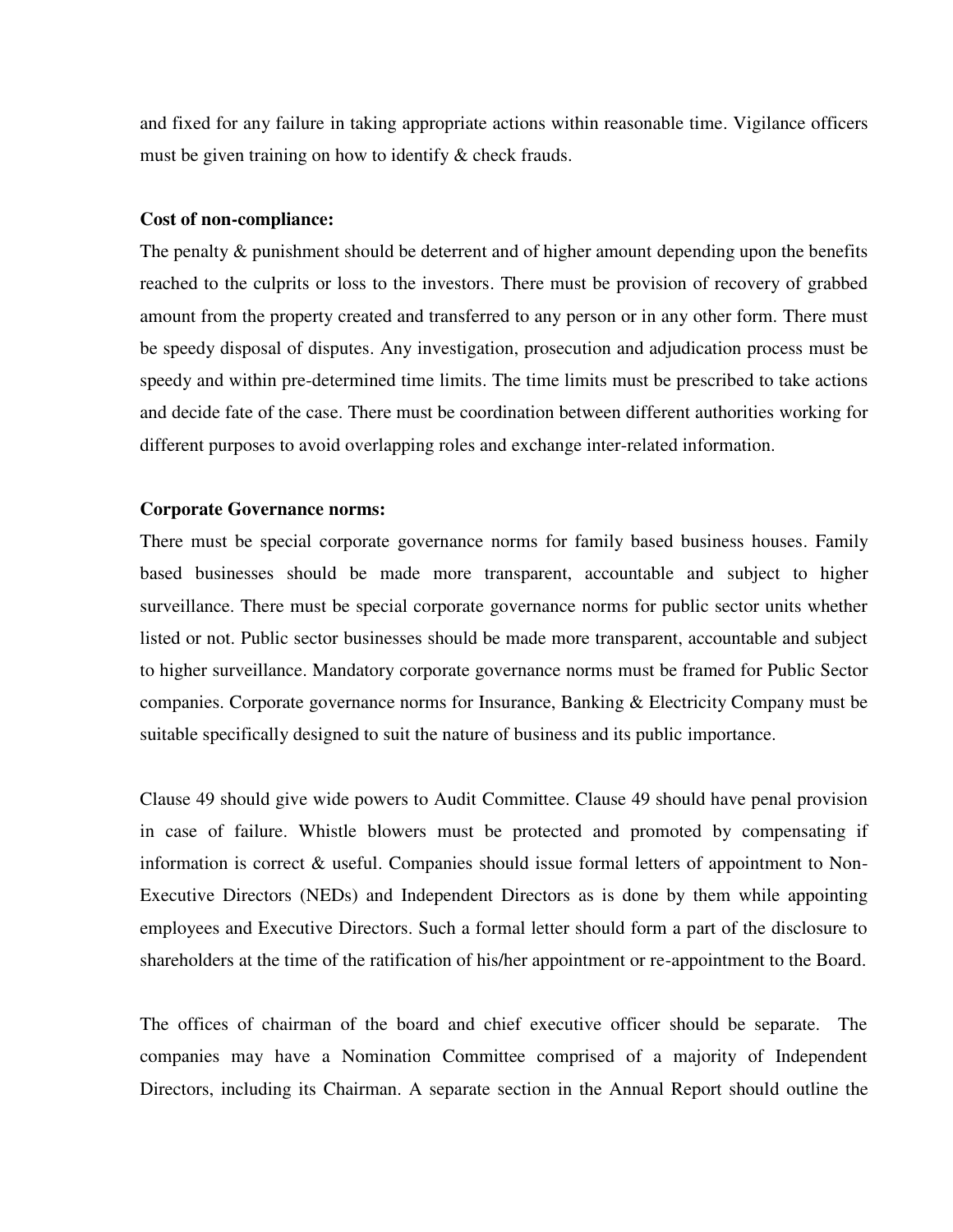guidelines being followed by the Nomination Committee and the role and work done by it during the year under consideration. Independent Directors and NEDs should hold no more than seven directorships.

The Board should put in place a policy for specifying positive attributes of Independent Directors such as integrity, experience and expertise, foresight, managerial qualities and ability to read and understand financial statements. Minority shareholders should be empowered, allowed to appoint or endorse Independent Director/s. Disclosure about such policy should be made by the Board in its report to the shareholders. Such a policy may be subject to approval by shareholders. All Independent Directors should provide a detailed Certificate of Independence at the time of their appointment, and thereafter annually. Independent Directors should be restricted to six-year terms. They must leave for three years before serving another term, and they may not serve more than three tenures for a company. Independent Directors should have the ability to meet with managers and should have access to information.

NEDs should be paid either a fixed fee or a percentage of profits. Whichever payment method is elected should apply to all NEDs. NEDs paid with stock-options should hold onto those options for three years after leaving the board. Independent Directors should not be paid with stock options or profit-based commission. The Remuneration Committee should have at least three members with the majority of NEDs, and at least one Independent Director. Their decisions should be made available in the Annual Report.

#### **Educating stakeholders:**

Rule written in the book does not work effectively, unless the main actors are aware about their rights. Directors and investors are the main actors for whom the corporate governance norms are established. The Board should provide training for the directors. The Board should enable quality decision-making by giving the members timely access to information. The Board should put in systems of risk management and review them every six months. The Board should review its own performance annually and state its methods in its Annual Report. The Board should put in a system to ensure compliance with the law, which should be reviewed annually. All agenda items should be assessed for its impact on minority shareholders. Ministry of Corporate Affairs should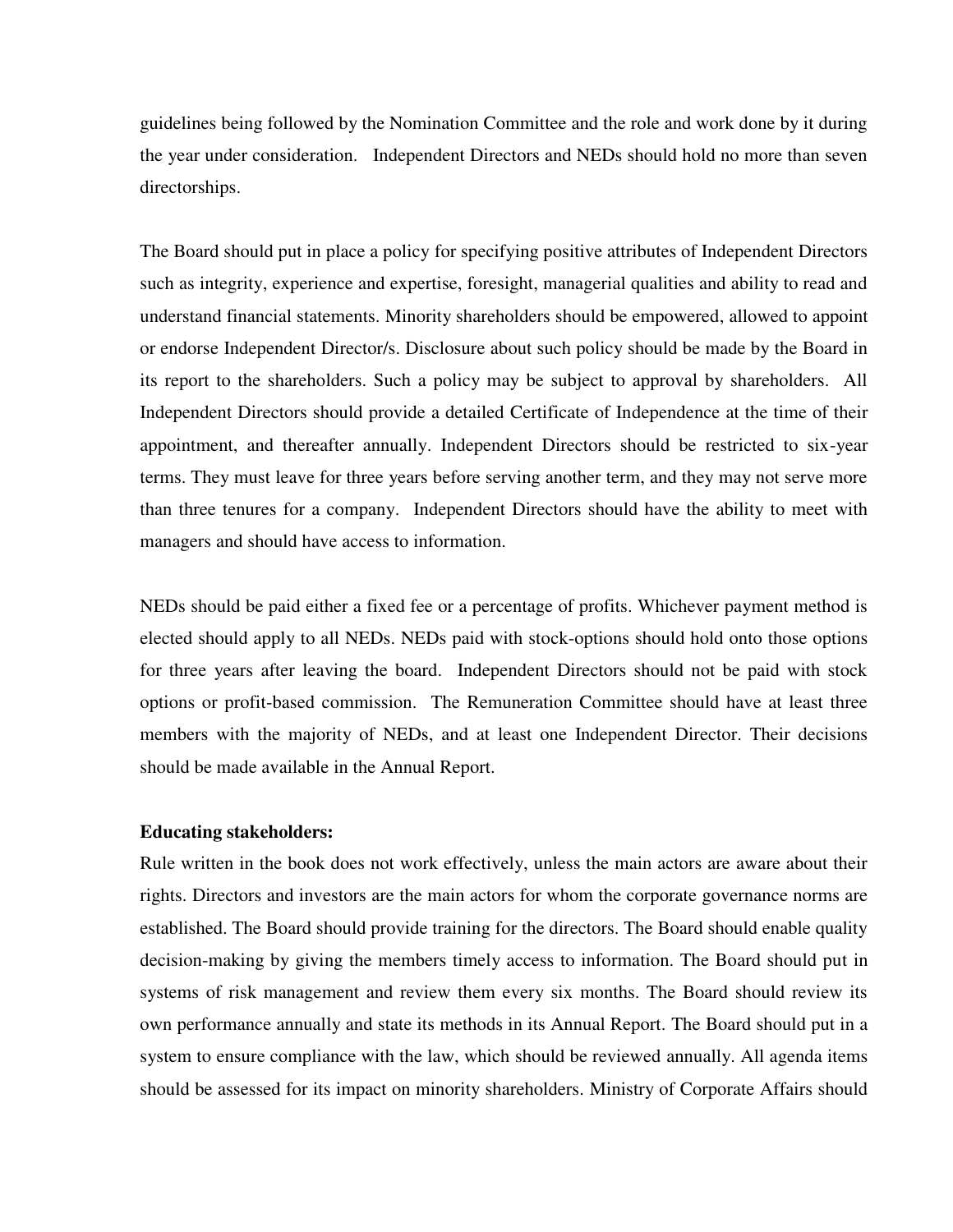create an environment of learning for the shareholders by casting responsibility on companies to ensure dissemination of knowledge and ensure the following:

Basic shareholder rights include the right to:

- a) Secure methods of ownership registration;
- b) Convey or transfer shares;
- c) Obtain relevant and material information on a timely and regular basis;
- d) Participate and vote in general shareholder meetings;
- e) Elect and remove members of the board; and
- f) Share in the profits of the corporation.

Shareholders have the right to participate in, and to be sufficiently informed on, decisions concerning fundamental corporate changes such as:

- a) Amendments to the statutes, or articles of incorporation or similar governing documents of the company;
- b) The authorization of additional shares; and
- c) Extraordinary transactions, including the transfer of all or substantially all assets that in effect result in the sale of the company.

Shareholders must be given opportunity to participate effectively and vote in general shareholder meetings and should be informed of the rules, including voting procedures that govern general shareholder meetings:

- a) Shareholders should be furnished with sufficient and timely information concerning the date, location and agenda of general meetings, as well as full and timely information regarding the issues to be decided at the meeting.
- b) Shareholders should have the opportunity to ask questions to the board, including questions relating to the annual external audit, to place items on the agenda of general meetings, and to propose resolutions, subject to reasonable limitations.
- c) Effective shareholder participation in key corporate governance decisions such as the nomination and election of board members should be facilitated.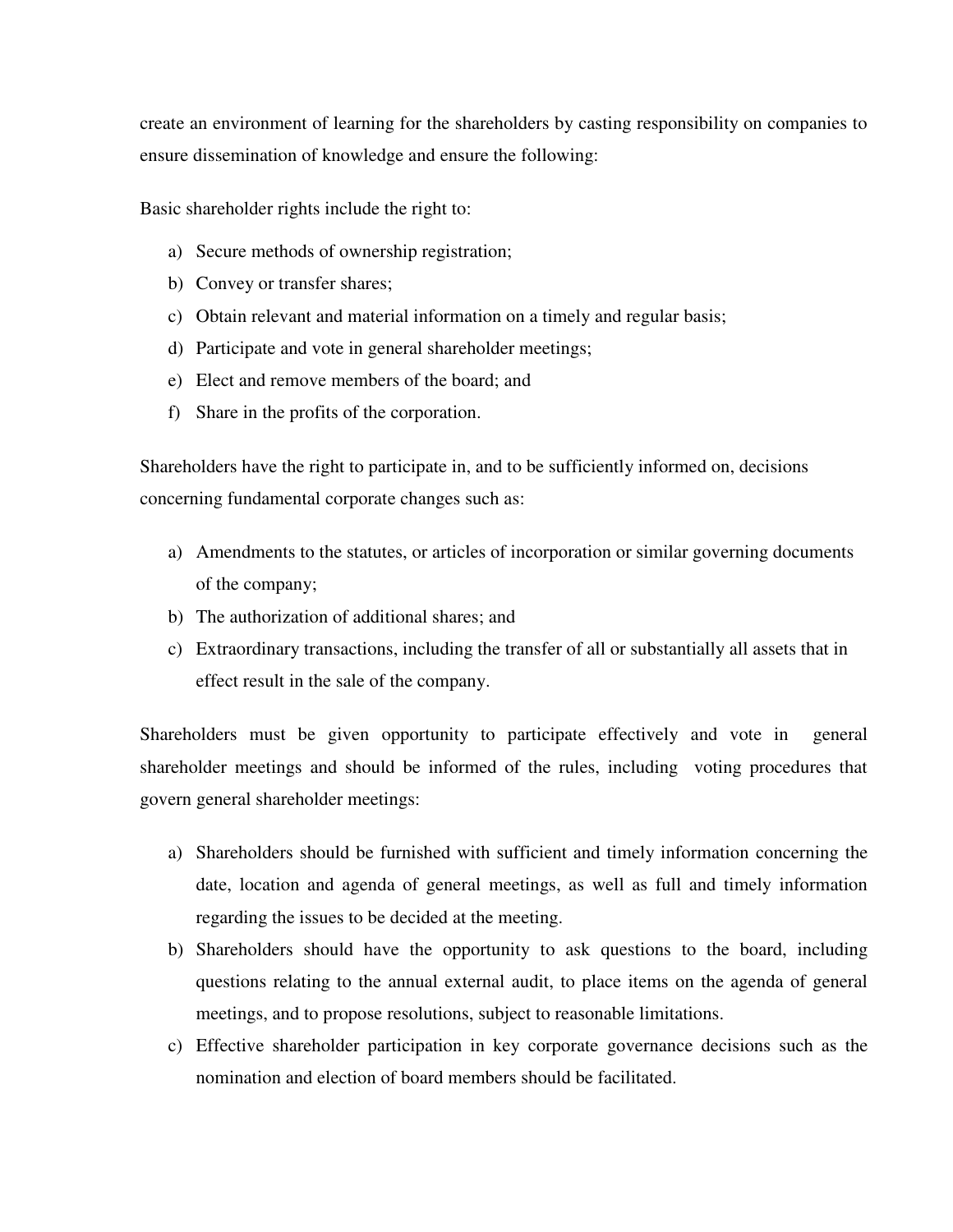- d) Shareholders should be able to make their views known on the remuneration policy for board members and key executives. The equity component of compensation schemes for board members and employees should be subject to shareholder approval.
- e) Shareholders should be able to vote in person or in absentia, and equal effect should be given to votes whether cast in person or in absentia.

#### **Grievance Handling:**

The corporate governance framework should ensure that timely and accurate disclosure is made on all material matters regarding the corporation, including the financial situation, performance, ownership, governance of the company and authority to whom any deviation can be reported. Last but not least, there must be single window system to receive and monitor all type of complaints related to any company. The single window should send complains to concerned authority. As depicted in Annexure-3, currently, there are different authorities for different type of complain and different type of companies, resulting into confusion in the mind of the common citizen.

#### **Investigation, prosecution success rate & timeliness:**

If we consider more accountability of directors of the listed company compared to closely held company, handling of grievances by SEBI is not satisfactory. During the period 2011-12, the regulator received 46,548 complains from the investors and have disposed 53,841 complains while 26,66,695 complaints are pending for disposal. Of the 154 case of investigation, regulator could finish 74. Out of 980 prosecutions, court could decide 240 cases and 131 convictions but 44 dismissed. It shows poor home work of regulator. At the appeal stage, 90 were dismissed out of 247 appeals filed with the higher adjudicating authority. 2 cases are old as of 1997-98. The record of 1999-2000 is also not convincing, where 91 cases were dismissed out of 164 complains filed with the adjudicating authority. The regulators should review the whole mechanism to improve success rate and in timely manner, before the investor lose the confidence in the system.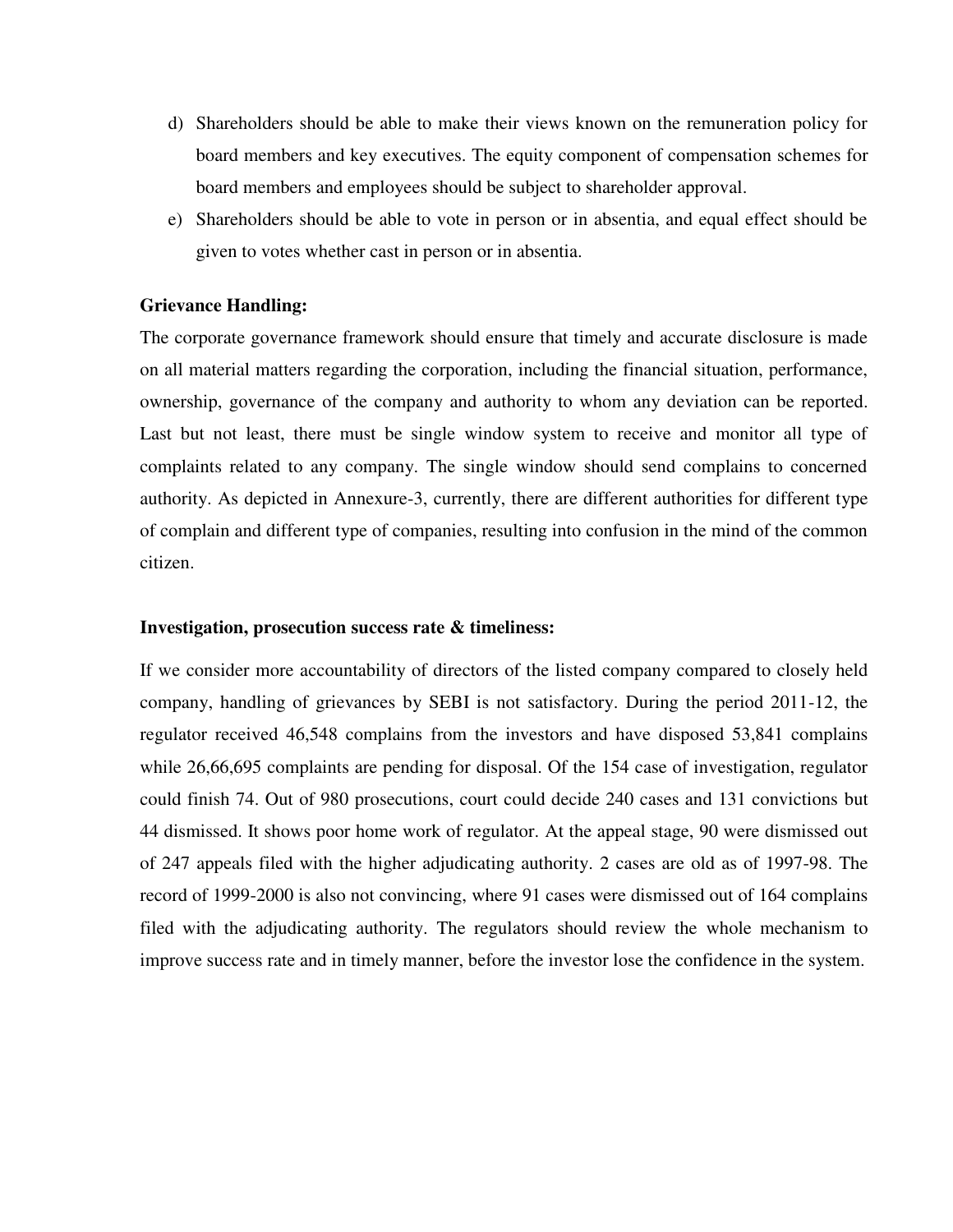# **Annexure-1**

# **Stakeholders rights in Corporate Governance**

| No.             | Levers/<br><b>Stakeholder</b>                                        | Preventive                                                                                                  | <b>Curative</b>                                            | <b>Punitive</b>                                     |
|-----------------|----------------------------------------------------------------------|-------------------------------------------------------------------------------------------------------------|------------------------------------------------------------|-----------------------------------------------------|
| $\mathbf{1}$    | Members/<br>Shareholders                                             | of<br>Appointment<br>Directors/<br>Auditors on the basis of quality of                                      | Reversal<br>of<br>Board<br>decision                        | Insolvency<br>litigation                            |
|                 |                                                                      | appointee<br>Active participation in meetings of<br>the members                                             | Removal<br>of<br>Directors/Auditors                        |                                                     |
|                 |                                                                      |                                                                                                             | Law suits by minority                                      |                                                     |
| $\overline{2}$  | Independent<br>Directors                                             | Independent, vigilant $&$ active in<br>Board decisions, raise<br>dissent<br>voice                           | Vote against resolution                                    | Resignation                                         |
| 3               | Nomination<br>Committee                                              | Independence & professionalism<br>in approach                                                               | Dissent vote                                               | Resignation                                         |
| $\overline{4}$  | <b>Audit Committee</b>                                               | Independence & professionalism<br>in approach                                                               | Dissent vote                                               | Resignation                                         |
| 5               | Auditors                                                             | $\&$<br>Proper<br>control<br>check,<br>Independent & thorough<br>audit<br>through professional trained team | Seek<br>management<br>clarification                        | Qualified audit<br>report                           |
| 6               | Registrar<br>of<br>Companies/<br>Ministry<br>of<br>Corporate Affairs | Regular inspections                                                                                         | Imposing penalty<br>in<br>of<br>case<br>non-<br>compliance | File<br>prosecution                                 |
| $\overline{7}$  | Creditors                                                            | <b>Appointing Nominee Directors</b>                                                                         | Stop extending credit<br>limit                             | Withdraw<br>credit facilities                       |
| 8               | <b>SEBI</b>                                                          | Strict compliance<br>Vigilance on insider trading &<br>protection of investors interest                     | Imposing penalty in<br>case<br>of<br>non-<br>compliance    | Filing<br>court<br>case                             |
| 9               | <b>Stock Exchanges</b>                                               | Studious monitoring on insider<br>trading & protection of investors<br>interest                             | Imposing penalty in<br>of<br>case<br>non-<br>compliance    | De-listing from<br>the<br>stock<br>exchange         |
| 10              | <b>MRTPC</b>                                                         | Strict compliance in corporate<br>trade practices                                                           | Imposing penalty in<br>of<br>case<br>non-<br>compliance    | Grant<br>injunction<br><b>or</b><br>give directives |
| $\overline{11}$ | Competition<br>Commission                                            | compliance<br>in<br>Strict<br>merger,<br>acquisition & takeovers                                            | Imposing penalty in<br>case<br>of<br>non-<br>compliance    | Injunction and<br>penalty                           |
| 12              | <b>ICAI</b>                                                          | Guidelines to auditors                                                                                      | Peer review of auditor                                     | Disciplinary<br>actions against<br>erring auditor   |
| 13              | <b>Consumer Forum</b>                                                | N/A                                                                                                         | Speedy<br>disposal<br>of<br>consumer application           | Compensation<br>order                               |
| 14              | Civil & District<br>Courts                                           | N/A                                                                                                         | Fair and speedy trial,                                     |                                                     |
| 15              | <b>High Court</b>                                                    | N/A                                                                                                         |                                                            |                                                     |
| 16              | Supreme Court                                                        | N/A                                                                                                         | Path breaking judgments                                    |                                                     |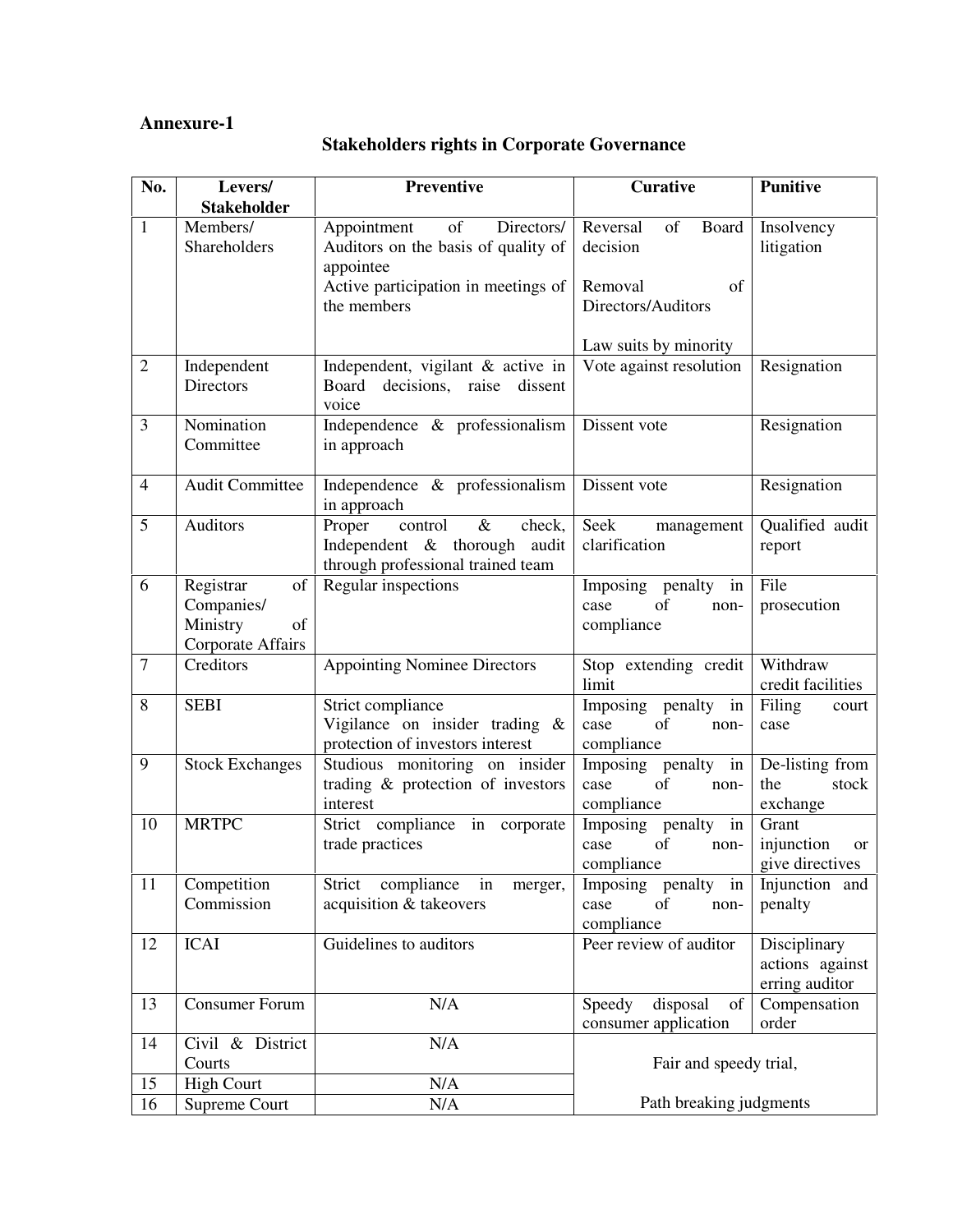**The Legislation Provision Provision Penalty Penalty Note** The Constitutional Law of India Article 38 & 39, The government is directed that the ownership & control of the material resources are so distributed as to conform to the common good & operation of the economic system does not result into concentration of wealth & means of production to the common detriment It is source of legislation to enact rules to conform directions given by constitution and by such rules, if fundamental right of a person is violated, courts give priority for common interest There is no direct bearing on corpora te govern ance issues or on any person Companies Act, 1956 Sec. 59, If any prospectus is issued in contravention of section 57 or 58, the company, and every person, who is knowingly a party to the issue thereof, shall be punishable with fine which may extend to fifty thousand rupees Punishable with imprisonment for a term which may extend to five years, or with fine which may extend to one hundred thousand rupees or with both Sec. 63, Criminal liability for misstatements in prospectus, Where a prospectus issued includes any untrue statement, every person who authorized the issue of the prospectus Punishable with imprisonment for a term which may extend to one/two year, or with fine, Sec. 68, Penalty for fraudulently inducing or with both persons to invest money Sec. 105, Penalty for concealing name of creditor, etc. Sec. 162 provides penalty for contravention of not filing annual return & statement as prescribed Punishable with fine which may extend to five hundred rupees for every day during which the default continues Sec. 211 (3A) Every profit and loss account and balance sheet of the company shall comply with the accounting standards. (3B) Where the profit and loss account and the balance sheet of the company do not comply with the accounting standards, such companies shall disclose in its profit and loss account and balance sheet, (a) the deviation from the accounting standards; (b) the reasons for such deviation; and (c) the financial effect, if any, arising due to such deviation. The statutory auditors are required to make qualification in their report in case any item is treated differently from the prescribed Accounting Standard. In addition to this Section 227(3)(d) of Companies Act, 1956 requires an auditor to report whether, in his opinion, the profit and loss account and balance sheet are complied with the accounting

**Annexure-2 Legal Framework for Corporate Governance in India**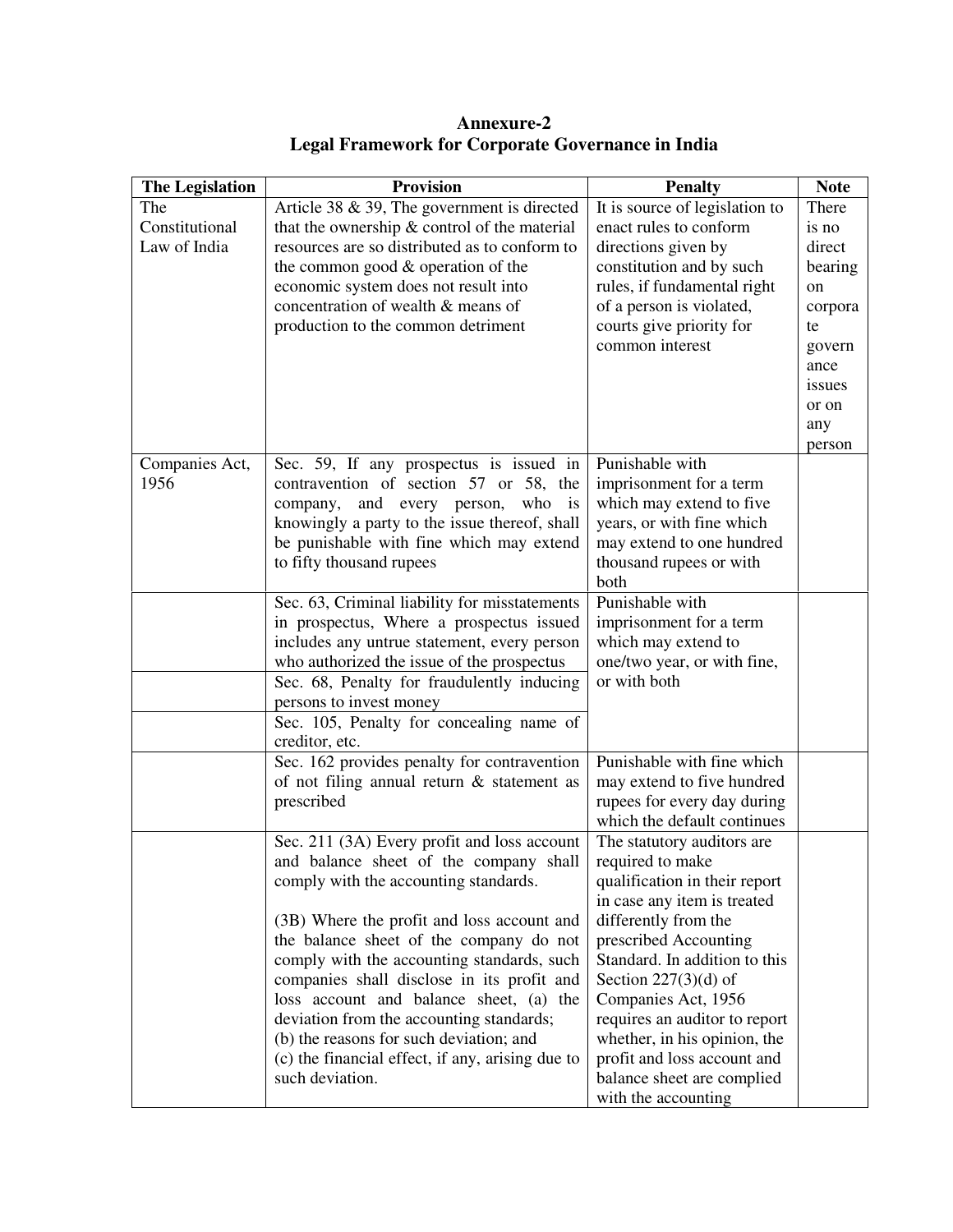|                           | Section 217 sub section (2AA) inserted by<br>the Companies Amendment Act, 2000 states<br>that The Board's report shall also include a<br>Directors'<br>Responsibility<br>Statement<br>indicating therein (1) that in preparation of<br>annual accounts, the applicable accounting<br>standards had been followed along with<br>proper explanation relating to material<br>departure                                                   | standards referred to in<br>Section 211(3C) of<br>Companies Act, 1956.                                                                                       |  |
|---------------------------|---------------------------------------------------------------------------------------------------------------------------------------------------------------------------------------------------------------------------------------------------------------------------------------------------------------------------------------------------------------------------------------------------------------------------------------|--------------------------------------------------------------------------------------------------------------------------------------------------------------|--|
|                           | Sec. 225 deals with Statutory Audit of a<br>require<br>take<br>company,<br>company<br>to<br>certificate of auditor that certify financial<br>statement as true & fair<br>Auditor ensures financial statement is the<br>result of financial transaction recorded and<br>reported as per GAAP<br>Sec. 232 provides penalty for not complying<br>with preparing, presenting, submitting/filing<br>audit report as prescribed u/s 225-231 | The company, and every<br>officer of the company who<br>is in default, shall be<br>punishable with fine which<br>may extend to five<br>thousand rupees       |  |
|                           | Sec. 279 prescribe penalty for holding<br>directorship in more number of companies<br>than prescribed                                                                                                                                                                                                                                                                                                                                 | For each additional<br>company in which he is<br>director, Rs. 50000                                                                                         |  |
|                           | Sec. 297 prescribe taking sanction of the<br>Board of company if a director has interest<br>in certain contract with the company<br>Sec 299 provide responsibility of a director<br>to disclose his interest in the contract with<br>the company<br>Sec. 300 states that the interested director<br>can not participate or vote in Board's<br>proceedings                                                                             | Interested director can not<br>participate in the voting in<br>Board meeting for the<br>purpose                                                              |  |
|                           | Sec.<br>prescribes<br>for<br>371<br>penalty<br>contravention of section 369 (Loans<br>to<br>managing agent), 370 (Loans, etc., to<br>companies under the same management) or<br>370A, pertaining to intra-company loan or<br>borrowing or<br>creating liabilities<br>like<br>guarantee etc.<br>Sec. 372 prescribes restriction on purchase<br>of share etc. of any company by putting<br>limits                                       | Shall be punishable with<br>fine which may extend to<br>fifty thousand rupees or<br>with simple imprisonment<br>for a term which may<br>extend to six months |  |
|                           | Sec. 628, 629 prescribes penalty for false<br>statements or false evidences                                                                                                                                                                                                                                                                                                                                                           | Punishable with<br>imprisonment for a term,<br>which may extend to<br>two/seven years, and shall<br>also be liable to fine.                                  |  |
| Insolvency<br>Litigations | Winding up of company under sec 433 if<br>company fails to pay its debt                                                                                                                                                                                                                                                                                                                                                               | Wind up of the company                                                                                                                                       |  |
| Security                  | Contracts of security trade in designated                                                                                                                                                                                                                                                                                                                                                                                             | Punishable with                                                                                                                                              |  |
| Contract Act,             | time,<br>licensing,<br>to<br>with<br>area,<br>deal                                                                                                                                                                                                                                                                                                                                                                                    | imprisonment for a term                                                                                                                                      |  |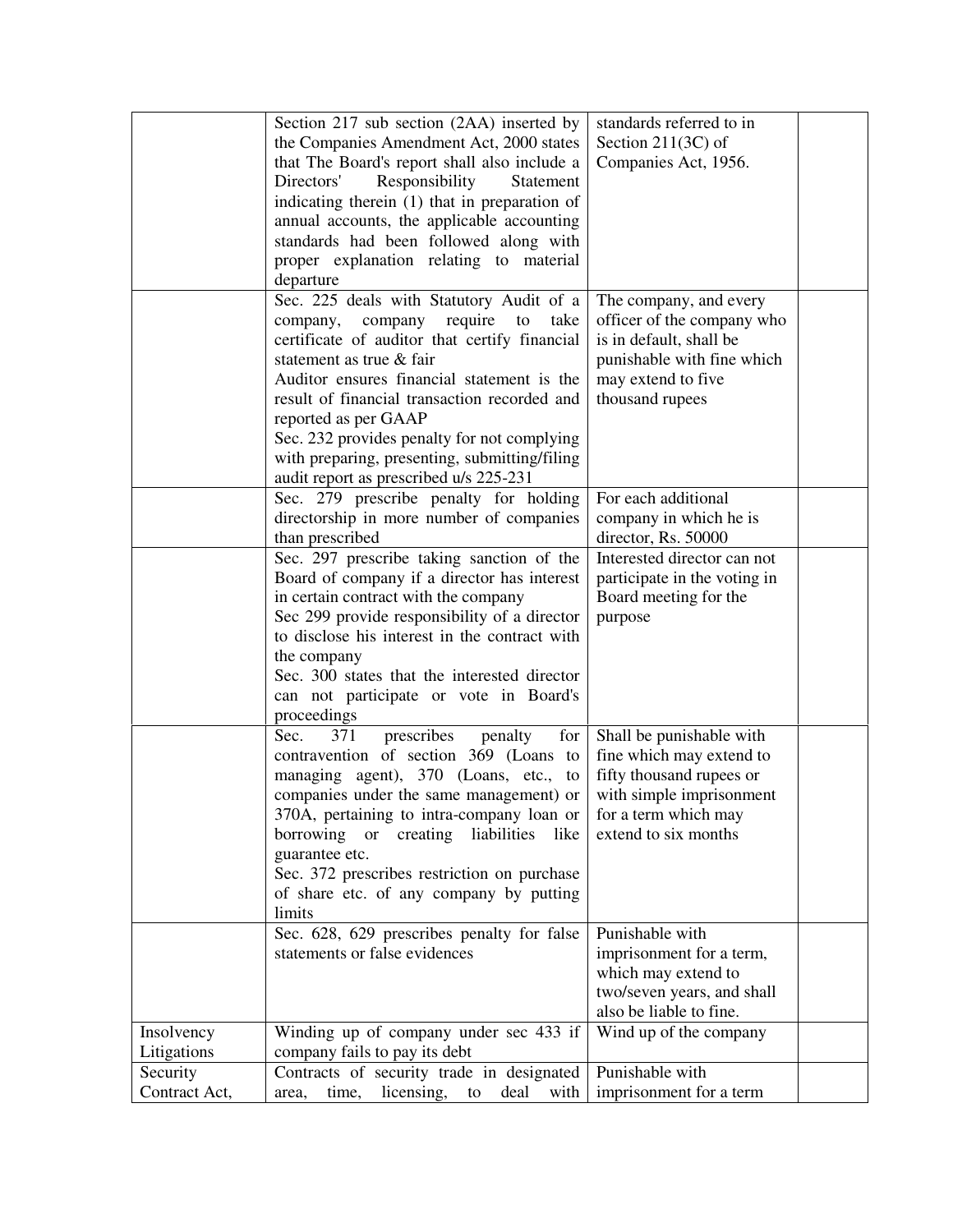| 1956                                                                                                                                | recognized dealer, through stock exchange<br>etc. Contract otherwise than this may be<br>void                                                                                                                                                                                                                                                                                                                                                                                                                                                                                                                                                                                                                                                                                                                                                                                                                                                                                                                                         | which may extend to one<br>year, or with fine, or with<br>both, authority is<br>empowered to de-list a<br>company                                                                                                                |  |
|-------------------------------------------------------------------------------------------------------------------------------------|---------------------------------------------------------------------------------------------------------------------------------------------------------------------------------------------------------------------------------------------------------------------------------------------------------------------------------------------------------------------------------------------------------------------------------------------------------------------------------------------------------------------------------------------------------------------------------------------------------------------------------------------------------------------------------------------------------------------------------------------------------------------------------------------------------------------------------------------------------------------------------------------------------------------------------------------------------------------------------------------------------------------------------------|----------------------------------------------------------------------------------------------------------------------------------------------------------------------------------------------------------------------------------|--|
| Listing rules                                                                                                                       | Vetting<br>of<br>Prospectus,<br>Protection<br>of<br>Investors, Insider Trading & Takeover<br>rules, Public announcement of financial<br>results and other information frequently                                                                                                                                                                                                                                                                                                                                                                                                                                                                                                                                                                                                                                                                                                                                                                                                                                                      | De-listing, seize or forefeet<br>security deposits                                                                                                                                                                               |  |
| <b>SEBI:</b> Listing<br>Agreement,<br>Clause 49<br><b>SEBI: Takeover</b><br>& Insider<br>Trading,<br>Shareholder<br>Protection etc. | Composition of Board (at least half should<br>non-executive,<br>independent),<br>Non<br>be<br>executive directors'<br>compensation<br>and<br>disclosures, board meetings (minimum 4 in<br>a year), ceiling on director's membership in<br>committees<br>(maximum<br>$(10)$ ,<br>ceiling<br>chairman of committees (maximum 5),<br>Audit Committee chairman should<br>be<br>independent director, $2/3^{rd}$ members should<br>independent & finance or accounting expert,<br>applicability of code of conduct over Board<br>members & top management, appointment<br>of independent director as director of a<br>subsidiary company, procedure to assess<br>risks & disclosures thereof, CEO & CFO<br>certification of financial statement, report<br>on corporate governance compliance<br>Four prone control/ penal provisions:<br>Directions in investor interest, Adjudication<br>Proceedings, Criminal Prosecution, Enquiry<br>Proceedings<br>Any person who, directly or indirectly,<br>acquires or agrees to acquire shares or | Company may be de-listed<br>from stock exchange<br>Penalty of Rs. 100,000 per<br>day of continuing violation,<br>penalty is 3 to 5 time of<br>undue gain or advantage,<br>Violation may leads to<br>freeze of transfer of share, |  |
|                                                                                                                                     | voting rights in the target company, or<br>acquires or agrees to acquire control over<br>the target company, either by himself or<br>with any person acting in concert with the<br>acquirer shall inform on crossing 5% or<br>10% or 14%, 54% and 74% inform Target<br>Company and Stock Exchange within 2<br>days, Persons holding between 15% & 55%,<br>to disclose purchase or sales aggregating to<br>2% or more, within 2 days to target<br>company and the stock exchanges, open<br>offer to purchase at least 20% of share at<br>same price if holding cross 15%. Ban on<br>using inside information for personal gain<br>by way of purchase or sale securities for<br>those<br>who have<br>access<br>of internal<br>information                                                                                                                                                                                                                                                                                               | voting<br>rights,<br>debarring<br>from<br>access<br>capital<br>to<br>markets, forefeet<br>escrow<br>money, imprisonment up to<br>10 years and penalty of Rs.<br>2.5 million in criminal<br>offenses                              |  |
| Accounting                                                                                                                          | $AS-1$<br>Disclosure<br>Accounting<br>of                                                                                                                                                                                                                                                                                                                                                                                                                                                                                                                                                                                                                                                                                                                                                                                                                                                                                                                                                                                              | Clause (6) Part I, Second                                                                                                                                                                                                        |  |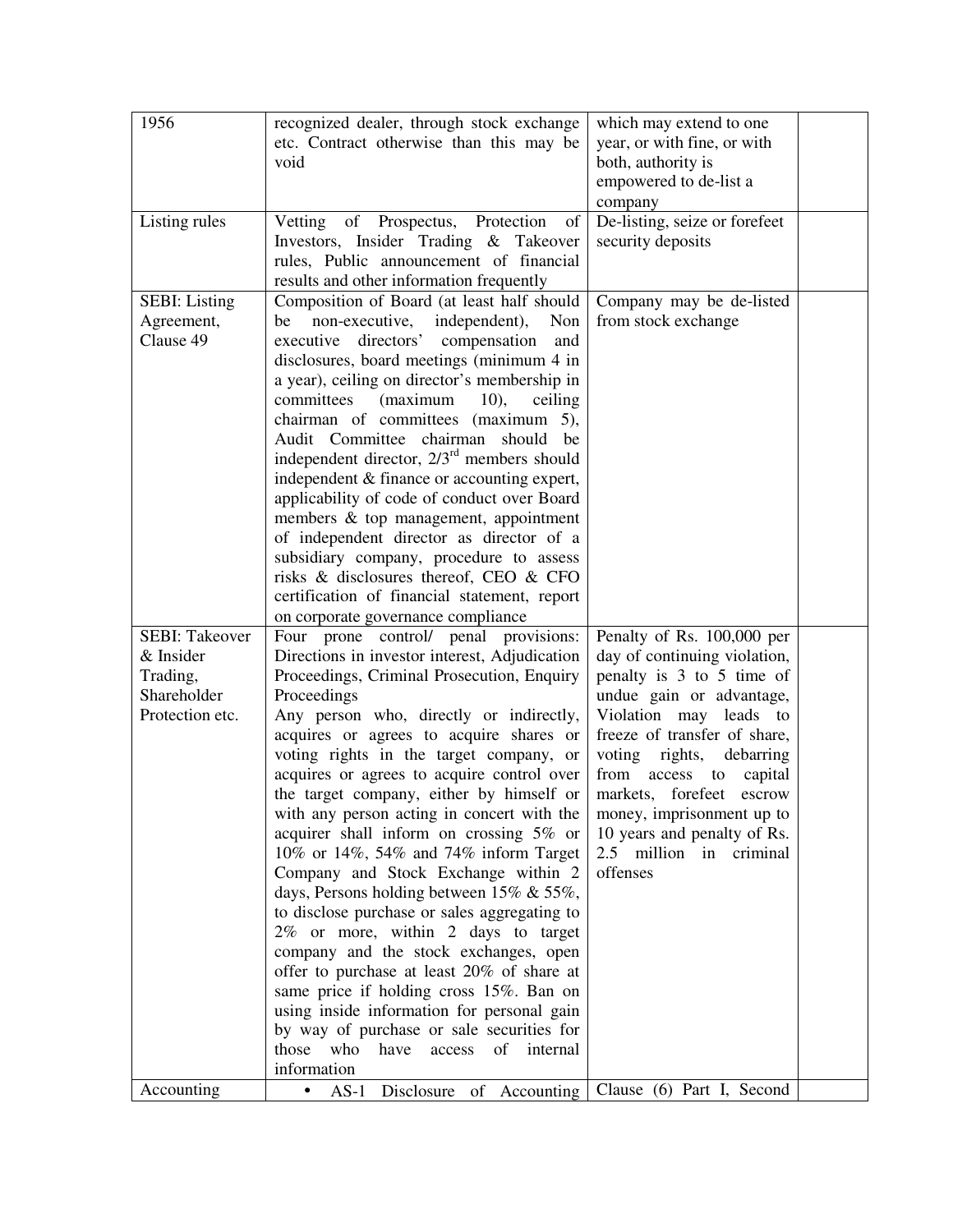| Standards (AS)<br>issued by ICAI<br>(Institute of<br>Chartered<br>Accountants of | Policies<br>$AS-14$<br>Accounting<br>for<br>Amalgamations<br>AS-17 Segment Reporting<br>AS-18 Related Party Disclosures                                                                                                                                                                                                                                            | Schedule of the Chartered<br>Accountants<br>1949,<br>Act,<br>provides that, failure of an<br>auditor to report a known<br>material mis-statement in                                                                                |  |
|----------------------------------------------------------------------------------|--------------------------------------------------------------------------------------------------------------------------------------------------------------------------------------------------------------------------------------------------------------------------------------------------------------------------------------------------------------------|------------------------------------------------------------------------------------------------------------------------------------------------------------------------------------------------------------------------------------|--|
| India)                                                                           | Consolidated<br>$AS-21$<br>Financial<br><b>Statements</b><br>AS-23 Accounting for Investments<br>Associates in Consolidated<br>in<br><b>Financial Statements</b><br>of<br>AS-27 Financial Reporting<br><b>Interests in Joint Ventures</b><br>AS-30, 31, 32 Accounting<br>of<br><b>Financial Instruments</b>                                                        | the financial statements of a<br>company, with which he is<br>concerned in a professional<br>capacity, shall be deemed<br>'professional<br>be<br>to<br>misconduct'<br><b>ICAI</b><br>action<br>tale<br>may<br>against auditor only |  |
|                                                                                  | Sec. 227 (3d) whether, in opinion of the<br>auditor, the profit and loss account and<br>balance-sheet<br>comply<br>with<br>the<br>accounting standards referred to in sub-<br>section (3C) of section 211; he may<br>qualify his report and note observations<br>or comments of the auditors which have<br>any adverse effect on the functioning of<br>the company |                                                                                                                                                                                                                                    |  |
| <b>Indian Penal</b><br>Code                                                      | Sec. 120B (Criminal conspiracy) 406, 409,<br>420, 468, 471, 477A relating to fraud,<br>cheating public, creating false documents,<br>duping money etc.                                                                                                                                                                                                             | Imprisonment<br>10<br>up<br>to<br>years                                                                                                                                                                                            |  |
| Income Tax Act<br>1961                                                           | Regulations<br>(2002)<br>contained<br>the<br>mechanism to ensure that income arising<br>out of international transactions between<br>related parties (associated enterprises) is<br>computed on the basis of arm's length.                                                                                                                                         | Authorizes the Assessing<br>Officer to refer the process<br>of determination of arm's<br>length<br>price<br>to<br>the<br>competent<br>authority<br>for<br>transfer pricing leads to<br>reassessment                                |  |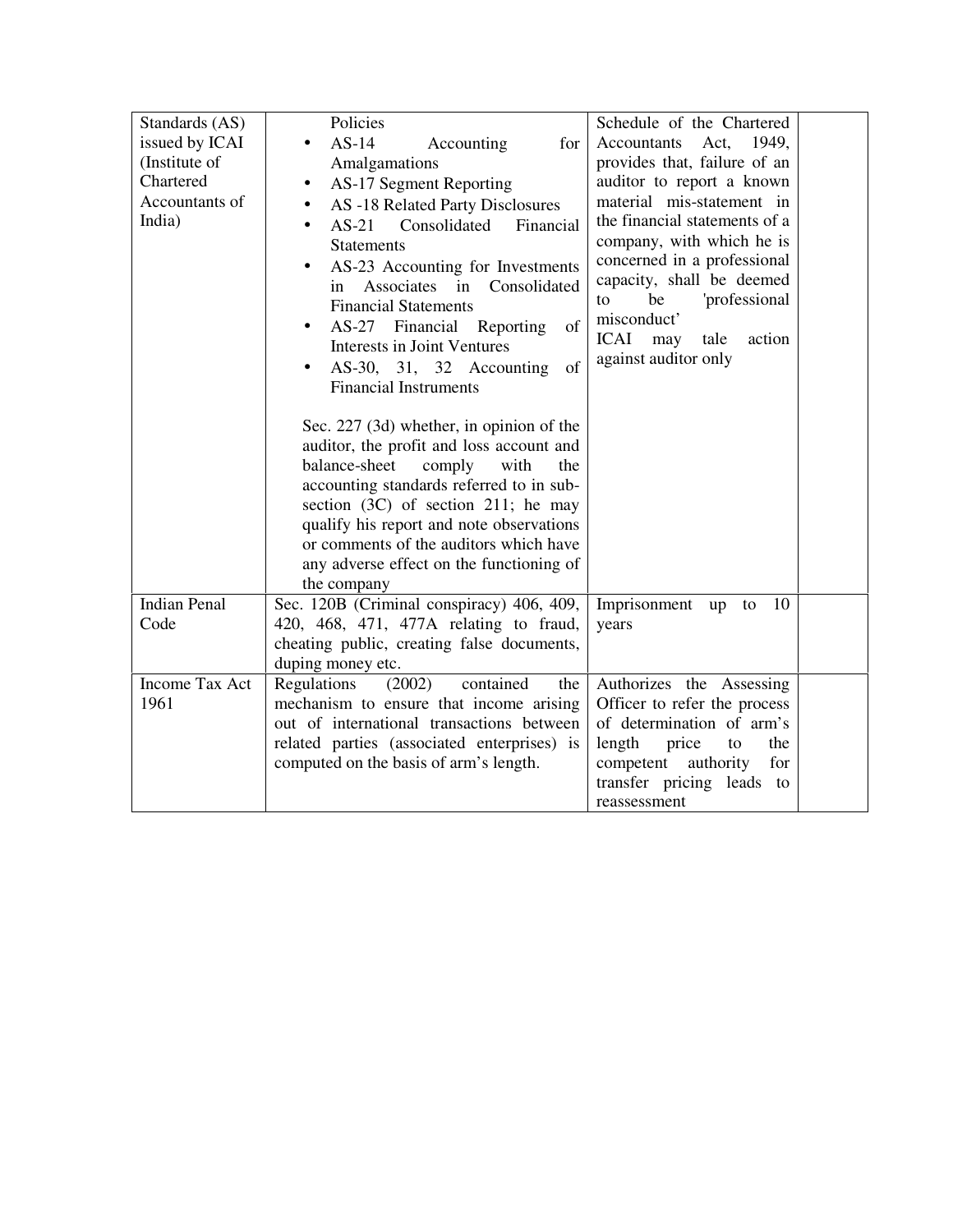| Annexure-3                                                      |
|-----------------------------------------------------------------|
| Regulators/Authorities to approach for other type of complaints |

| Grievances pertaining to following issues                                                                                                                                                                                                                                                                                                     | <b>Regulator</b>                                             |
|-----------------------------------------------------------------------------------------------------------------------------------------------------------------------------------------------------------------------------------------------------------------------------------------------------------------------------------------------|--------------------------------------------------------------|
| <b>Market Manipulation</b>                                                                                                                                                                                                                                                                                                                    | Security Exchange Board of India                             |
| Price Rigging                                                                                                                                                                                                                                                                                                                                 |                                                              |
| Capital "Issue" related Manipulation                                                                                                                                                                                                                                                                                                          | www.sebi.gov.in/                                             |
| <b>Insider Trading</b>                                                                                                                                                                                                                                                                                                                        |                                                              |
| Takeovers                                                                                                                                                                                                                                                                                                                                     |                                                              |
| Banks deposits and banking                                                                                                                                                                                                                                                                                                                    | Reserve Bank of India (RBI)                                  |
| Fixed Deposits with Non Banking                                                                                                                                                                                                                                                                                                               | http://www.rbi.org.in                                        |
| Financial Companies (NBFCs) and<br>other matters pertaining to NBFCs                                                                                                                                                                                                                                                                          |                                                              |
| <b>Primary Dealers</b>                                                                                                                                                                                                                                                                                                                        |                                                              |
| Fixed Deposits with manufacturing<br>companies                                                                                                                                                                                                                                                                                                | Ministry of Corporate Affairs (MCA)                          |
|                                                                                                                                                                                                                                                                                                                                               | http://www.mca.gov.in                                        |
| Unlisted companies                                                                                                                                                                                                                                                                                                                            |                                                              |
| financial<br>Mismanagement<br>of<br>companies,<br>performance of the company, Annual General<br>Meeting, Annual Report, minority shareholders<br>interest, non receipt of preferential allotment<br>shares, etc. and corporate actions as per the court<br>order such as mergers, amalgamation, reduction of<br>share capital/par value, etc. |                                                              |
| Nidhi Companies<br><b>Insurance Companies</b>                                                                                                                                                                                                                                                                                                 | <b>Insurance Regulatory and Development</b>                  |
| <b>Brokers</b>                                                                                                                                                                                                                                                                                                                                | Authority of India (IRDA)                                    |
| Agents                                                                                                                                                                                                                                                                                                                                        |                                                              |
| Insurance products and Service                                                                                                                                                                                                                                                                                                                | http://www.irdaindia.org                                     |
| Commodities                                                                                                                                                                                                                                                                                                                                   | Forward Markets Commission (FMC)<br>http://www.fmc.gov.in    |
| Pension fund                                                                                                                                                                                                                                                                                                                                  | Pension Fund Regulatory and Development<br>Authority (PFRDA) |
|                                                                                                                                                                                                                                                                                                                                               | http://www.pfrda.org.in                                      |
| Monopoly and anti competitive practices                                                                                                                                                                                                                                                                                                       | Competition Commission of India (CCI)                        |
|                                                                                                                                                                                                                                                                                                                                               | http://www.cci.gov.in                                        |
| Chit Funds                                                                                                                                                                                                                                                                                                                                    | Registrars of Chit Funds of the concerned                    |
|                                                                                                                                                                                                                                                                                                                                               | <b>State</b>                                                 |
| <b>Housing Finance Companies</b>                                                                                                                                                                                                                                                                                                              | National Housing Bank (NHB)                                  |
|                                                                                                                                                                                                                                                                                                                                               | www.nhb.org.in                                               |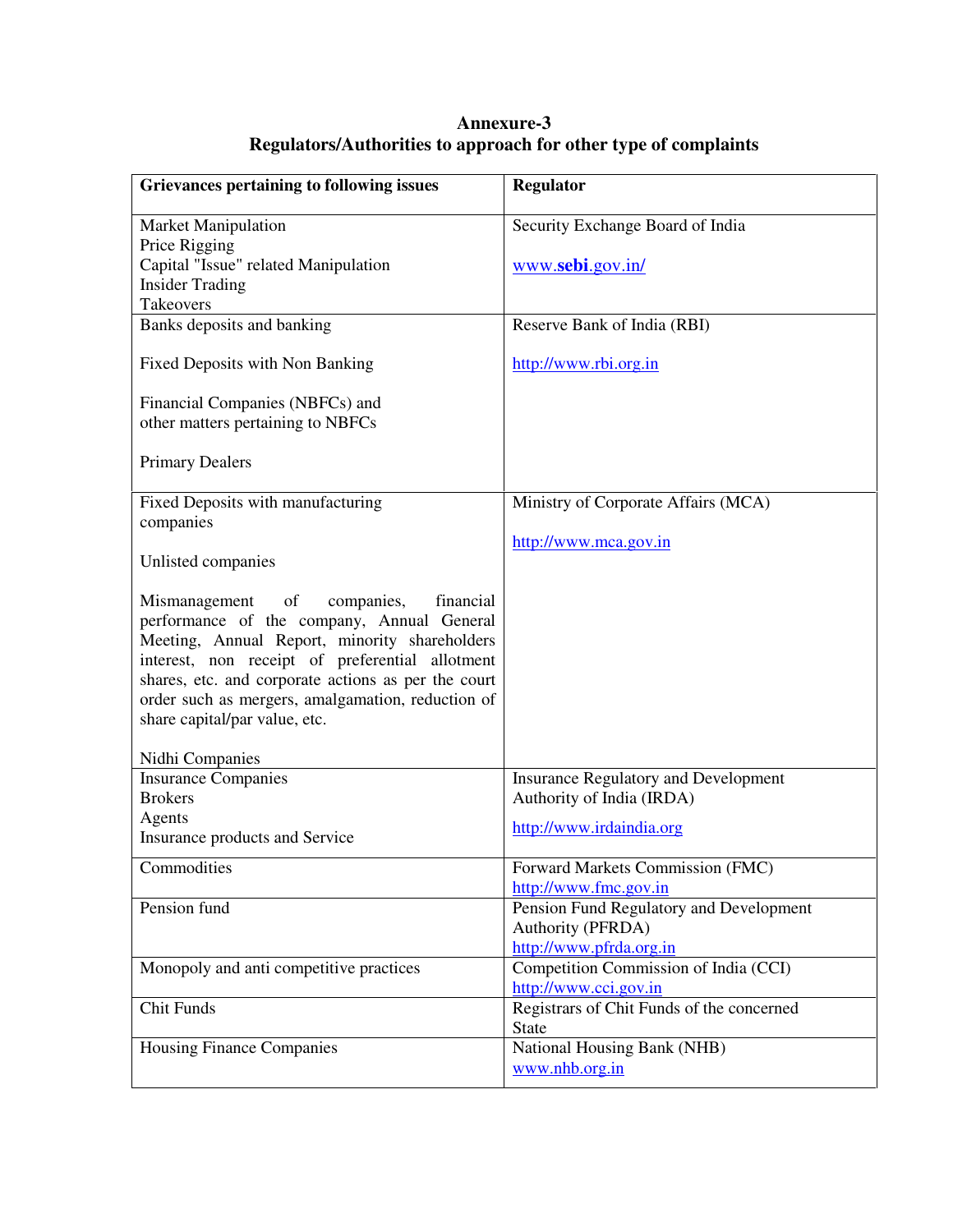| Annexure-4                                                    |  |  |  |
|---------------------------------------------------------------|--|--|--|
| Prosecution launched by SEBI and decided cases during 2011-12 |  |  |  |

| <b>Nature of Prosecution Launched</b>                         | Number of    |
|---------------------------------------------------------------|--------------|
|                                                               | <b>Cases</b> |
| Securities and Exchange Board of India Act, 1992 (SEBI Act)   | 980          |
|                                                               |              |
| SEBI Act & Securities Contracts (Regulation) Act, 1956 (SCRA) | 91           |
| SEBI Act, SCRA & Companies Act                                |              |
| SEBI Act & Companies Act                                      |              |
| SEBI Act & Indian Penal Code                                  | 5            |
| Companies Act, 1956                                           | 70           |
| Securities Contracts (Regulation) Act, 1956                   | 5            |
| Depositories Act, 1996                                        | 14           |
| Indian Penal Code                                             | 8            |
| <b>Total prosecution launched</b>                             | 1,175        |
| Cases decided by court                                        | 240          |
| Conviction                                                    | 131          |
| Compounded                                                    | 58           |
| Abated                                                        | 4            |
| Dismissed                                                     | 44           |
| Withdrawn                                                     | 3            |
| <b>Source: SEBI Annual Report</b>                             |              |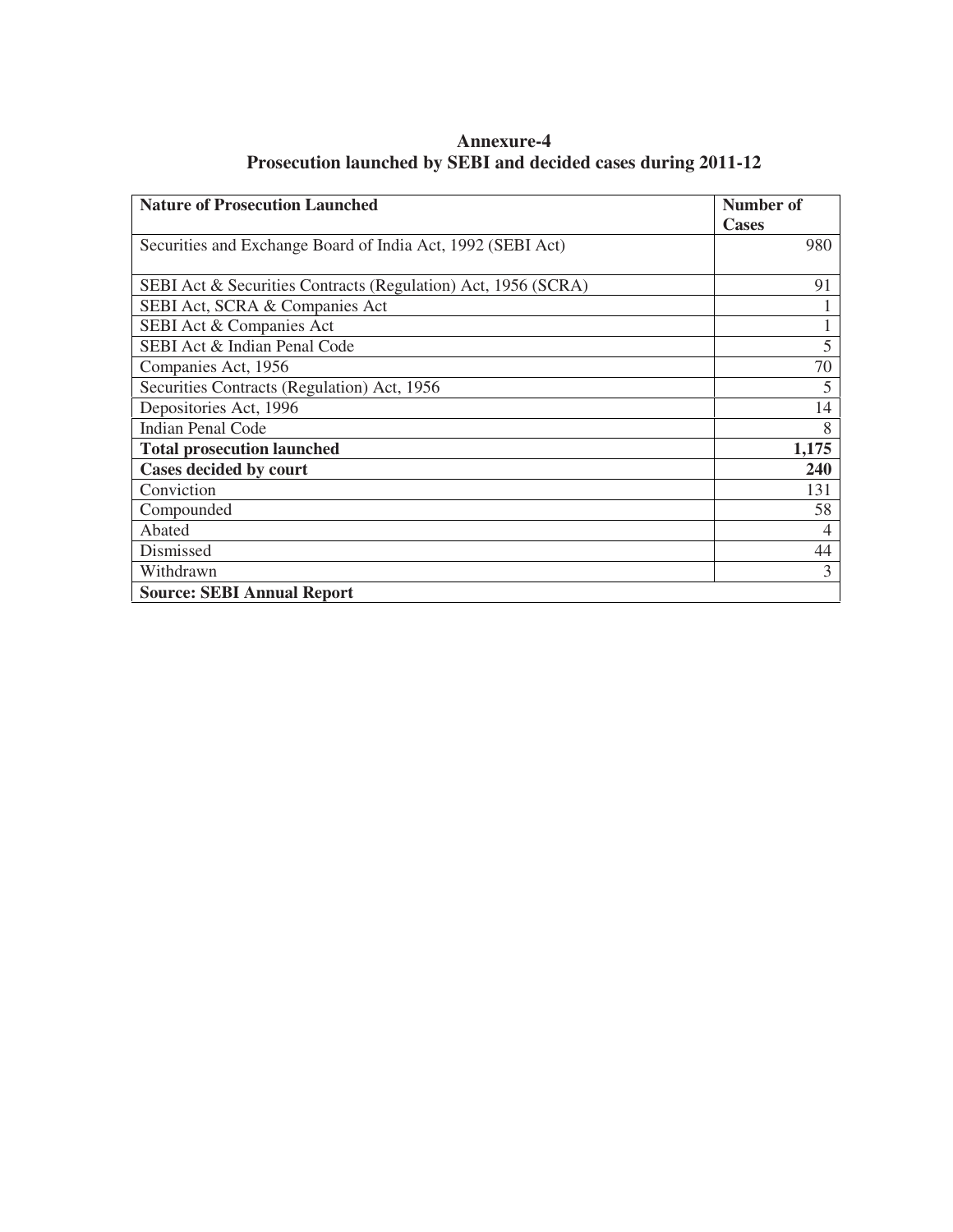| Sr.            | <b>Subject Matter</b>               | as and rate of holdwide decision where $\sigma$ library are any<br>1999-2000 |           |                |
|----------------|-------------------------------------|------------------------------------------------------------------------------|-----------|----------------|
| No.            |                                     |                                                                              |           |                |
|                |                                     | <b>Cases Filed</b>                                                           | Cases     | Cases          |
|                |                                     |                                                                              | Dismissed | Allowed        |
|                | <b>Primary Market Department</b>    | 36                                                                           | 37        | $\Omega$       |
| $\overline{2}$ | <b>Secondary Market Department</b>  | 53                                                                           | 18        | $\overline{0}$ |
|                | (batch matters not included)        |                                                                              |           |                |
| 3              | Investigations, Enforcement and     | 13                                                                           | 07        | $\overline{0}$ |
|                | <b>Surveillance Department</b>      |                                                                              |           |                |
| $\overline{4}$ | <b>Mutual Funds Department</b>      | 10                                                                           | 05        | $\theta$       |
| 5              | <b>Takeovers</b>                    | 05                                                                           | 02        | $\overline{0}$ |
| 6              | <b>Collective Investment Scheme</b> | 06                                                                           | 16        | $\theta$       |
| $\overline{7}$ | Consumer Forum Cases*               | 38                                                                           | 16        | $\theta$       |
| 8              | <b>GSD</b>                          | 03                                                                           | $\Omega$  | $\theta$       |
|                | <b>Total</b>                        | 164                                                                          | 91        | $\bf{0}$       |
| Source: SEBI   |                                     |                                                                              |           |                |

**Annexure-5 Status and rate of litigation decision where SEBI was a Party**

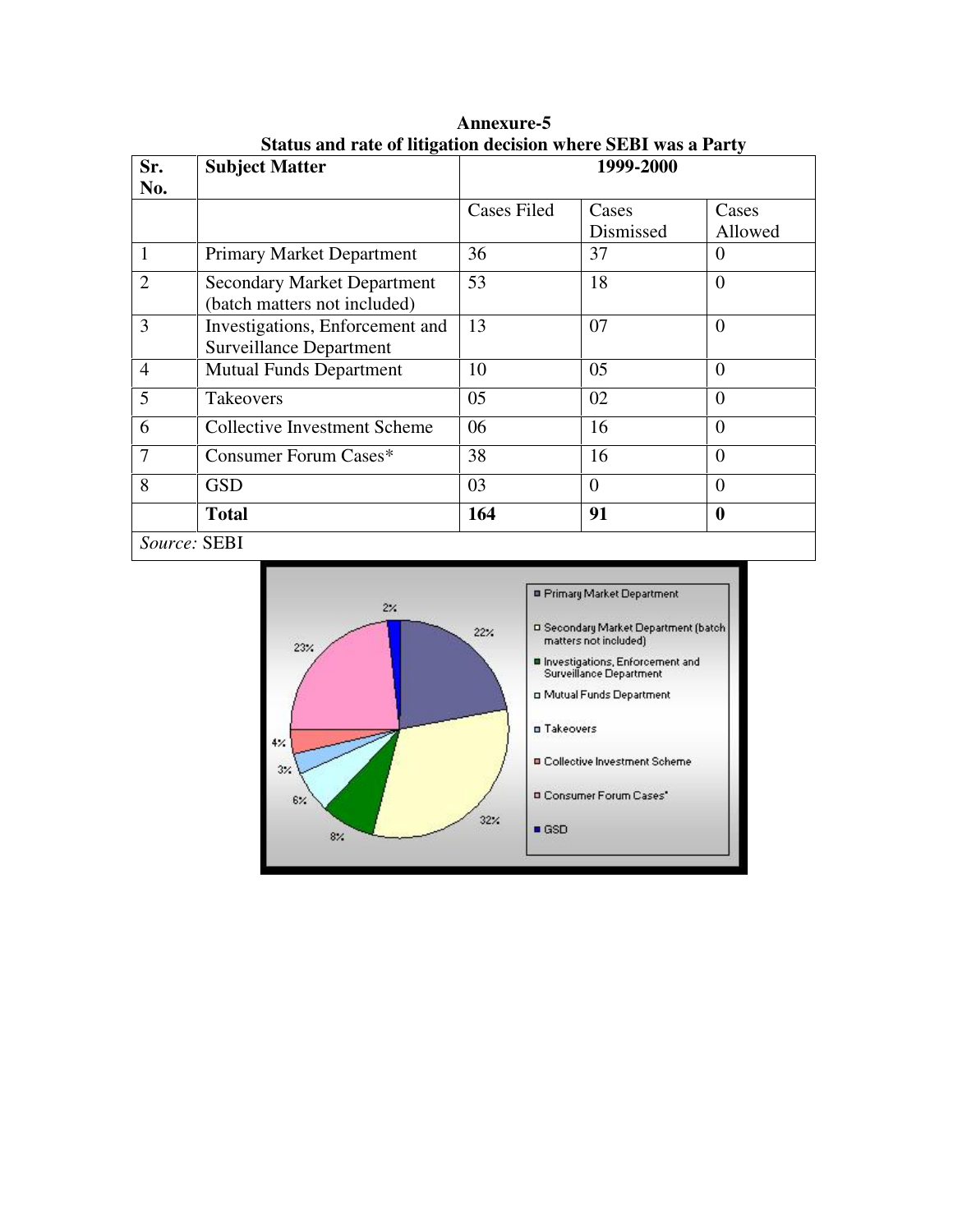#### **Bibliography:**

Agrawal & Chadha, Corporate Governance & Accounting Scandals (2009)

Afra Afsharipour, A Brief Overview of Corporate Governance Reforms in India, UC Davis Legal Studies Research Paper Series (2011)

Armour John, Enforcement Strategies in UK Corporate Governance: A Roadmap and Empirical Assessment (2011)

Baxi C.V. , Towards Self Regulation, Business Today (2000)

Deakin Simon & Alan Hughes, Comparative Corporate Governance: An Interdisciplinary Agenda, Journal of Law and Society (1997)

Dyck Alexander, Challenges, World Bank Research Observer, Privatization and Corporate Governance: Principles, Evidence and Future Challenges (2000)

Global Investor Opinion Survey: Key Findings, McKinsey & Comp any, New York, (2002)

Gompers Paul A. at el, Corporate Governance and Equity Prices**,** Quarterly Journal of Economics (2003)

Grover Dimple *et al*, The Regulatory Norms of Corporate Governance in India (2010)

Gupta L.C., Corporate boards and nominee directors: Making the boards work, Press, (1997)

Haider Khan, Corporate Governance of Family-Based Businesses in Asia: Which Road to Take? (2009)

Holstein Wlliam, Corporate Governance in India & China (2009)

India-knowedge@wharton..Scandal at Satyam, Truth, Lies & Corporate Governance (2011)

Mayer Colin, Corporate Governance, Competition, and Performance, Journal of Law and Society (1997)

Mukharjee D., An analysis of corporate performance and governance in India: Study of some selected industries (2009)

Murthy K.R.S., Corporate Governance: A Sociological Perspective, Journal of Management (1998)

Pandey Sudhanshu, Corporate Governance – Independent Directors, clause 49

Rao, S.L., Corporate governance and ethics: The issues (1998)

Rao Sadhalaxmi Vivek, Legal Framework and corporate Governance: An Analysis of Indian Governance System (2009)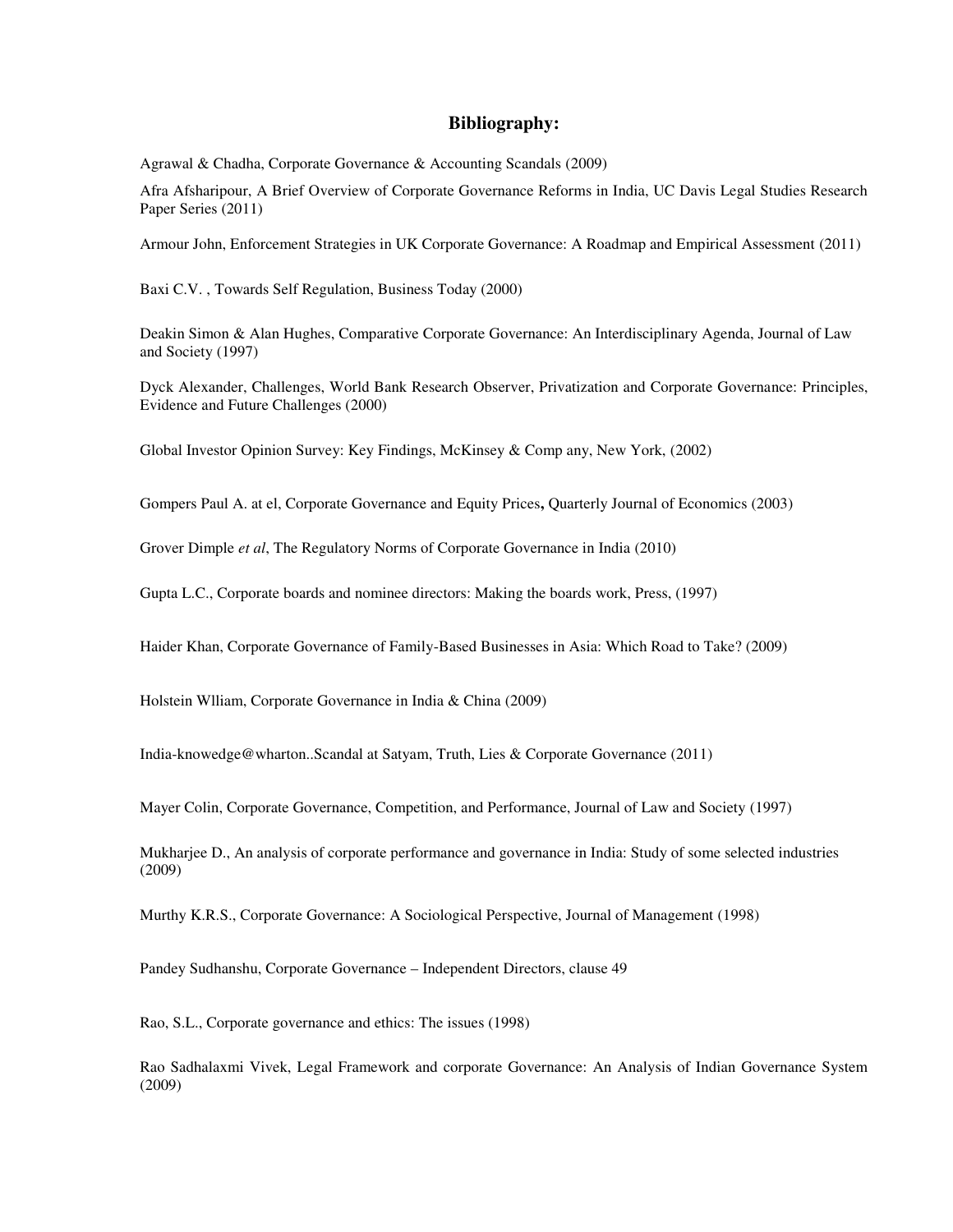Sapovadia, Corporate Governance As Tools to Wealth Maximization (2007)

Sapovadia, Critical Analysis of Accounting Standards Vis-À-Vis Corporate Governance Practice in India (2007)

Sapovadia V., Operational Risks in Context to Corporate Governance Practices in India 2009

Sapovadia V., Corporate Governance Index vis-a-vis Value Distribution Analysis 2010

Sapovadia V., Is Blood Thicker than Water? Appraising Adequacy of Indian Corporate Governance for Family Based Companies: A Case Study of Satyam Computers 2009

Sapovadia V., Good Cooperative Governance as a Tool to withstand Urban Coop Bank Crisis - A Case Study of Rajkot Nagarik Coop Bank, India 2008

Sapovadia V., Comparative Analysis of Accounting Standards vis-a-vis Corporate Governance Practice in India vs. China 2008

Sreedhan R., Good Governance is Good Business, Business Today, (2001)

Varma J.R., Corporate Governance in India: Disciplining the dominant shareholder, Management Review, (1997)

Shankaraiah K., D.N. Rao, Corporate Governa nce and Accounting Standards in India: An Empirical Study on **Practices** 

Shleifer, A. & Vishney, "A Survey of Corporate Governance," (1997)

OECD Principles of Corporate Governance (2010)

Organization for Economic Development and Co-operation, European Central Bank, Annual Report (2004) World Bank, Managing Development - The Governance Dimension, 1991, Washington

Voluntary Guidelines on Corporate Governance, the Ministry of Corporate Affairs, (2009)

2<sup>nd</sup> ICSI National Awards for Excellence in Corporate Governance, The Chartered Secretary, (2002)

Confederation of Indian Industry: Desirable corporate governance: A Code

Corporate Governance Value Creation & Growth,The Bridge between Finance & Enterprise, OECD (2012) SEBI Act 1992, clause 49, Takeover Code